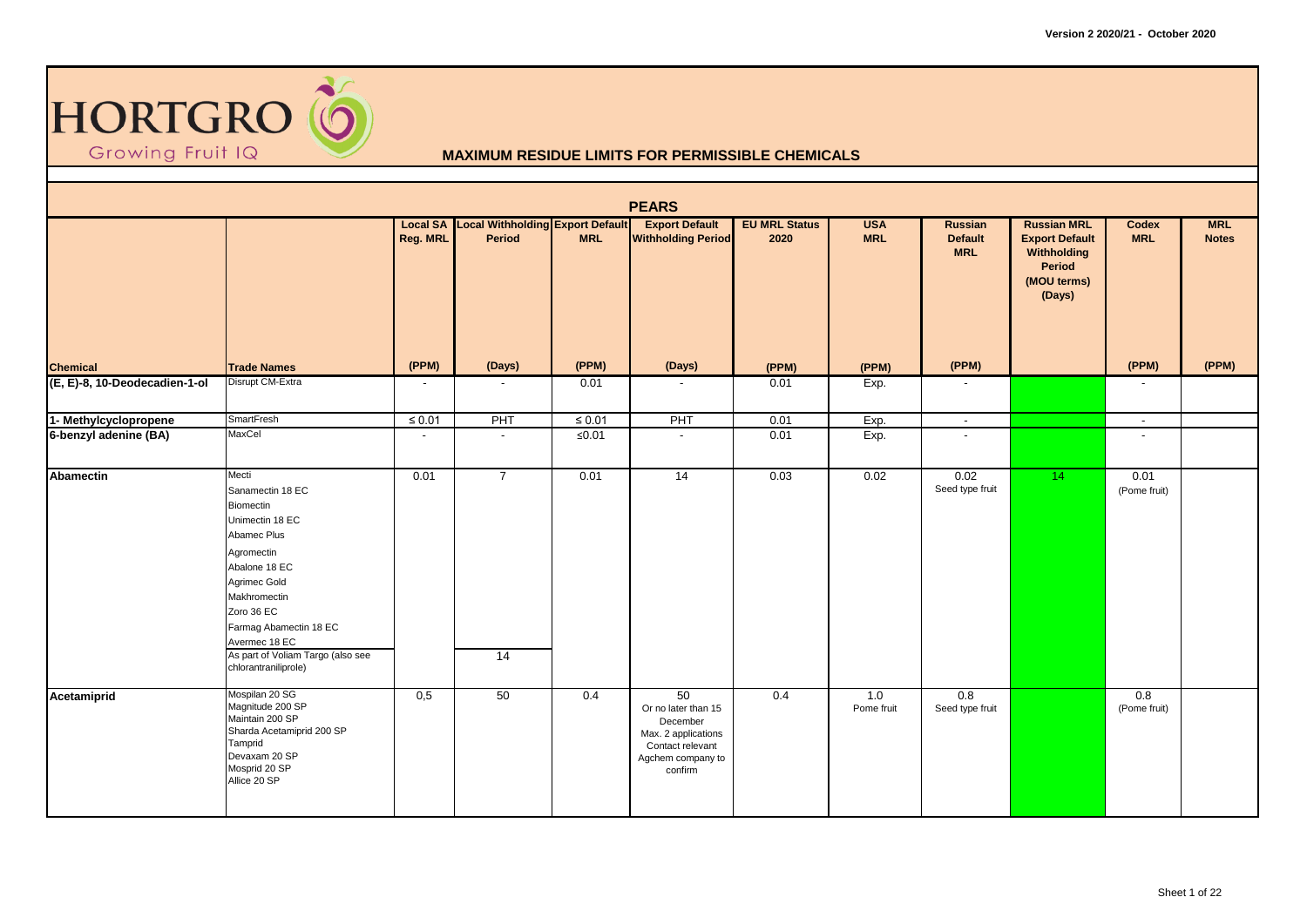

|                     |                                                                                                                  |          |                                                            |            | <b>PEARS</b>                                                                                                                                |                                                                        |                                      |                                         |                                                                                                      |                                                                                          |                                  |
|---------------------|------------------------------------------------------------------------------------------------------------------|----------|------------------------------------------------------------|------------|---------------------------------------------------------------------------------------------------------------------------------------------|------------------------------------------------------------------------|--------------------------------------|-----------------------------------------|------------------------------------------------------------------------------------------------------|------------------------------------------------------------------------------------------|----------------------------------|
|                     |                                                                                                                  | Reg. MRL | <b>Local SA Local Withholding Export Default</b><br>Period | <b>MRL</b> | <b>Export Default</b><br><b>Withholding Period</b>                                                                                          | <b>EU MRL Status</b><br>2020                                           | <b>USA</b><br><b>MRL</b>             | Russian<br><b>Default</b><br><b>MRL</b> | <b>Russian MRL</b><br><b>Export Default</b><br>Withholding<br><b>Period</b><br>(MOU terms)<br>(Days) | <b>Codex</b><br><b>MRL</b>                                                               | <b>MRL</b><br><b>Notes</b>       |
| <b>Chemical</b>     | <b>Trade Names</b>                                                                                               | (PPM)    | (Days)                                                     | (PPM)      | (Days)                                                                                                                                      | (PPM)                                                                  | (PPM)                                | (PPM)                                   |                                                                                                      | (PPM)                                                                                    | (PPM)                            |
| Acetamiprid<br>l+   | Cormoran 180 EC                                                                                                  | 0.5      | 28<br>Maximum 3<br>applications per<br>season              | 0.4        | 28<br>Maximum 3<br>applications per<br>season                                                                                               | 0.4                                                                    | 1.0                                  | 0.8<br>Seed type fruit                  |                                                                                                      | 0.8<br>(Pome fruit)                                                                      |                                  |
| <b>Novaluron</b>    |                                                                                                                  |          |                                                            | 0.5        |                                                                                                                                             | 3.0                                                                    | 3.0                                  | 3.0<br>Seed type fruit                  |                                                                                                      | 3.0<br>(Pome fruit)                                                                      |                                  |
| Alpha-cypermethrin  | Sentry EC<br>Alpha-Thrin 100 SC<br>Polytrin Super<br>Avalanche<br>Fastac SC<br>Alphathrin<br>Farmag Cypermethrin | 0,5      | 14                                                         | 0.5        | 14                                                                                                                                          | 1.0<br>(Cypermethrin/<br>isomers)                                      | 2.0<br>(Pome fruit,<br>cypermethrin) | 0.7<br>Seed type fruit                  |                                                                                                      | 0.7<br>(Pome fruit, as<br>cypermethrin<br>including alpha-<br>and zeta-<br>cypermethrin) | Oman restricted<br>use           |
| <b>Azadirachtin</b> | NeemAzal<br>Bioneem                                                                                              | 0.01     | 24 hrs.                                                    | 0.01       | 24 hrs<br>No more than 5<br>applications per<br>season. To be used<br>under conditions where<br>Codling moth is under<br>commercial control | 1.0                                                                    | Exp.                                 | $\blacksquare$                          |                                                                                                      | $\tilde{\phantom{a}}$                                                                    |                                  |
| Azinphos-methyl     | Azinphos 200 SC<br>Azinphos 350 WP                                                                               | 0.4      | 14                                                         | 0.05       | 56                                                                                                                                          | 0.05<br>(Unpublished Sante<br>12092/2019,<br>proposed new MRL<br>0.01) | $\blacksquare$                       | 2.0<br>Seed type fruit                  |                                                                                                      | ٠                                                                                        | Oman prohibited<br>use           |
| Benomyl             | Benomyl<br>Benomyl 500 WP<br>Farmag Benomyl 500 WP                                                               | 3.0      | 14                                                         | 0.2        | Do not use later<br>than one week<br>after full bloom                                                                                       | 0.2                                                                    |                                      | 0.075<br>Pomefruit                      | Do not use later than<br>one week after full<br>bloom                                                | 3.0<br>(Pome fruit, as<br>carbendazim)                                                   | Iran -<br>Oman restricted<br>use |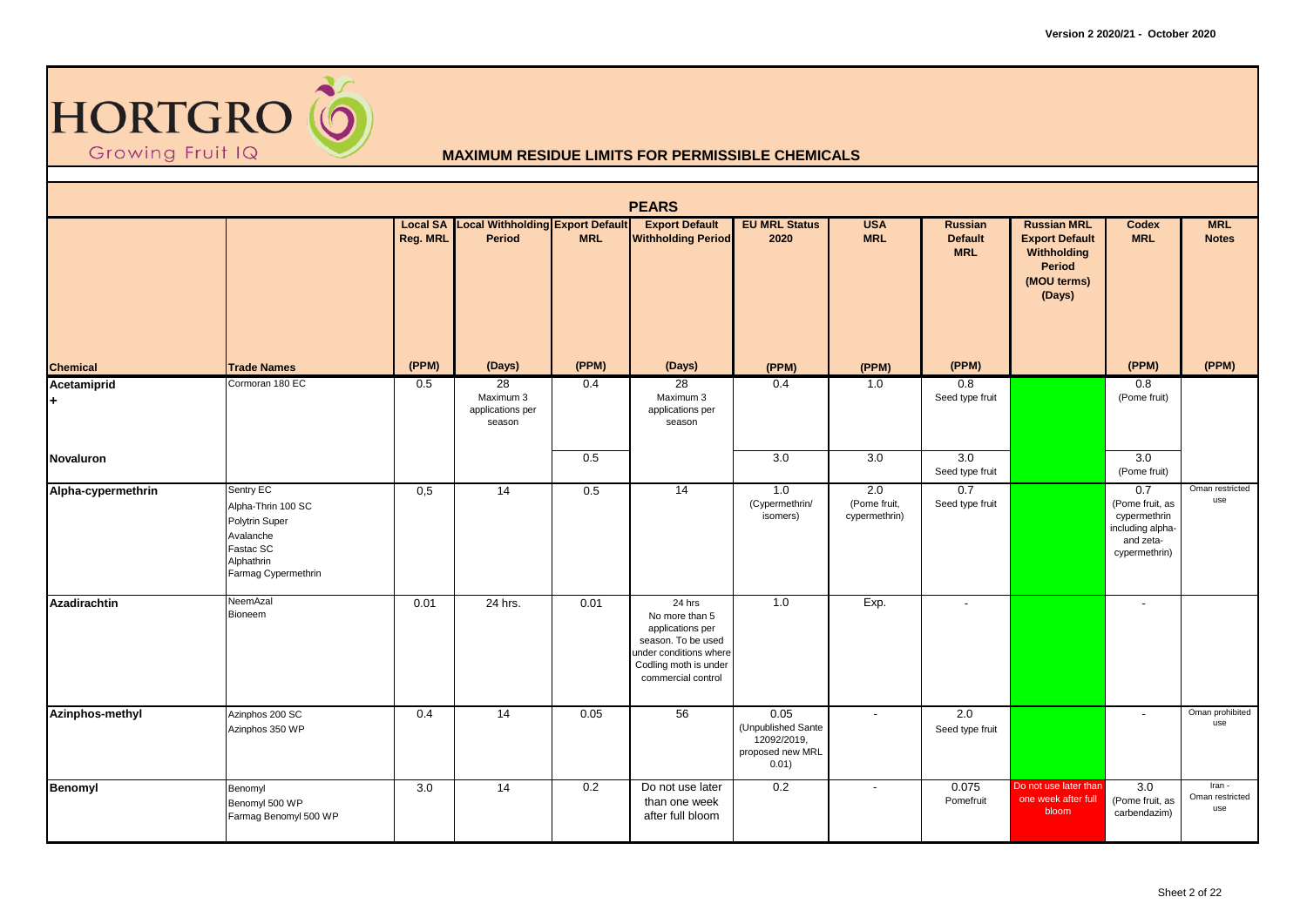

|                                                                                                          |                                                                      |                 |                                                            |            | <b>PEARS</b>                                       |                                       |                                                         |                                         |                                                                                               |                                                                                    |                                                                     |
|----------------------------------------------------------------------------------------------------------|----------------------------------------------------------------------|-----------------|------------------------------------------------------------|------------|----------------------------------------------------|---------------------------------------|---------------------------------------------------------|-----------------------------------------|-----------------------------------------------------------------------------------------------|------------------------------------------------------------------------------------|---------------------------------------------------------------------|
|                                                                                                          |                                                                      | <b>Reg. MRL</b> | <b>Local SA</b> Local Withholding Export Default<br>Period | <b>MRL</b> | <b>Export Default</b><br><b>Withholding Period</b> | <b>EU MRL Status</b><br>2020          | <b>USA</b><br><b>MRL</b>                                | Russian<br><b>Default</b><br><b>MRL</b> | <b>Russian MRL</b><br><b>Export Default</b><br>Withholding<br>Period<br>(MOU terms)<br>(Days) | Codex<br><b>MRL</b>                                                                | <b>MRL</b><br><b>Notes</b>                                          |
| <b>Chemical</b>                                                                                          | <b>Trade Names</b>                                                   | (PPM)           | (Days)                                                     | (PPM)      | (Days)                                             | (PPM)                                 | (PPM)                                                   | (PPM)                                   |                                                                                               | (PPM)                                                                              | (PPM)                                                               |
| Beta-cyfluthrin<br>Note:<br>EU authorisation amendment/<br>possible related MRL<br>implications pending. |                                                                      | 0.1             | $\overline{14}$                                            | 0.1        | $\overline{14}$                                    | 0.2<br>(Cyfluthrin/ isomers,<br>Pome) | 0.5<br>(Pome fruit)                                     | 0.2<br>Pomefruit                        |                                                                                               | 0.1<br>(as cyfluthrin/<br>beta-cyfluthrin)                                         |                                                                     |
| Beta-cypermethrin                                                                                        | Akito                                                                | 0.5             | 14                                                         | 0.5        | $\overline{14}$                                    | 1.0<br>(Cypermethrin/<br>isomers)     | 2.0<br>(Pome fruit,<br>cypermethrin)                    | 0.7<br>Seed type fruit                  |                                                                                               | 0.7<br>(pome, as<br>cypermethrin<br>including alpha-<br>and zeta-<br>cypermethrin) | Oman restricted<br>use                                              |
| <b>Bifenthrin</b>                                                                                        | Talstar<br>Seizer 80 SC                                              | 0.1             | 60                                                         | 0.01       | Before blossom<br>only                             | 0.01                                  | 0.5                                                     | 0.5<br>Pear                             |                                                                                               | $\blacksquare$                                                                     | Indonesia -<br>Oman prohibited<br>use                               |
| <b>Bollworm</b><br>Nucleopolyhedrovirus                                                                  | <b>Bolldex</b><br>Graboll<br>Helicovir                               | $\blacksquare$  | $\mathbf 0$                                                |            | $\mathbf 0$                                        | No MRL required                       | Exp.                                                    | $\blacksquare$                          |                                                                                               | $\blacksquare$                                                                     |                                                                     |
| <b>Botanical extracts</b><br>(Natural pyrethrin)                                                         | Xterminator                                                          | 1.0             | $\mathbf 0$                                                | 1.0        | $\mathbf 0$                                        | 1.0                                   | Applied to growing<br>crops Exp./<br>Postharvest<br>1.0 | $\overline{\phantom{a}}$                |                                                                                               | $\overline{\phantom{a}}$                                                           | Indonesia<br>Iran -<br>Malaysia (0.01)<br>Mauritius -<br>Thailand - |
| <b>Cadusafos</b>                                                                                         | Rugby 10 ME<br>Rugby 10 G<br>Rugby<br>Hockey 100 EW<br>Soccer 100 EW | $≤0.01$         | $\mathbf 0$                                                | $≤0.01$    | $\mathbf 0$                                        | 0.01                                  | $\blacksquare$                                          | $\overline{\phantom{a}}$                |                                                                                               | $\overline{\phantom{a}}$                                                           | Oman restricted<br>use                                              |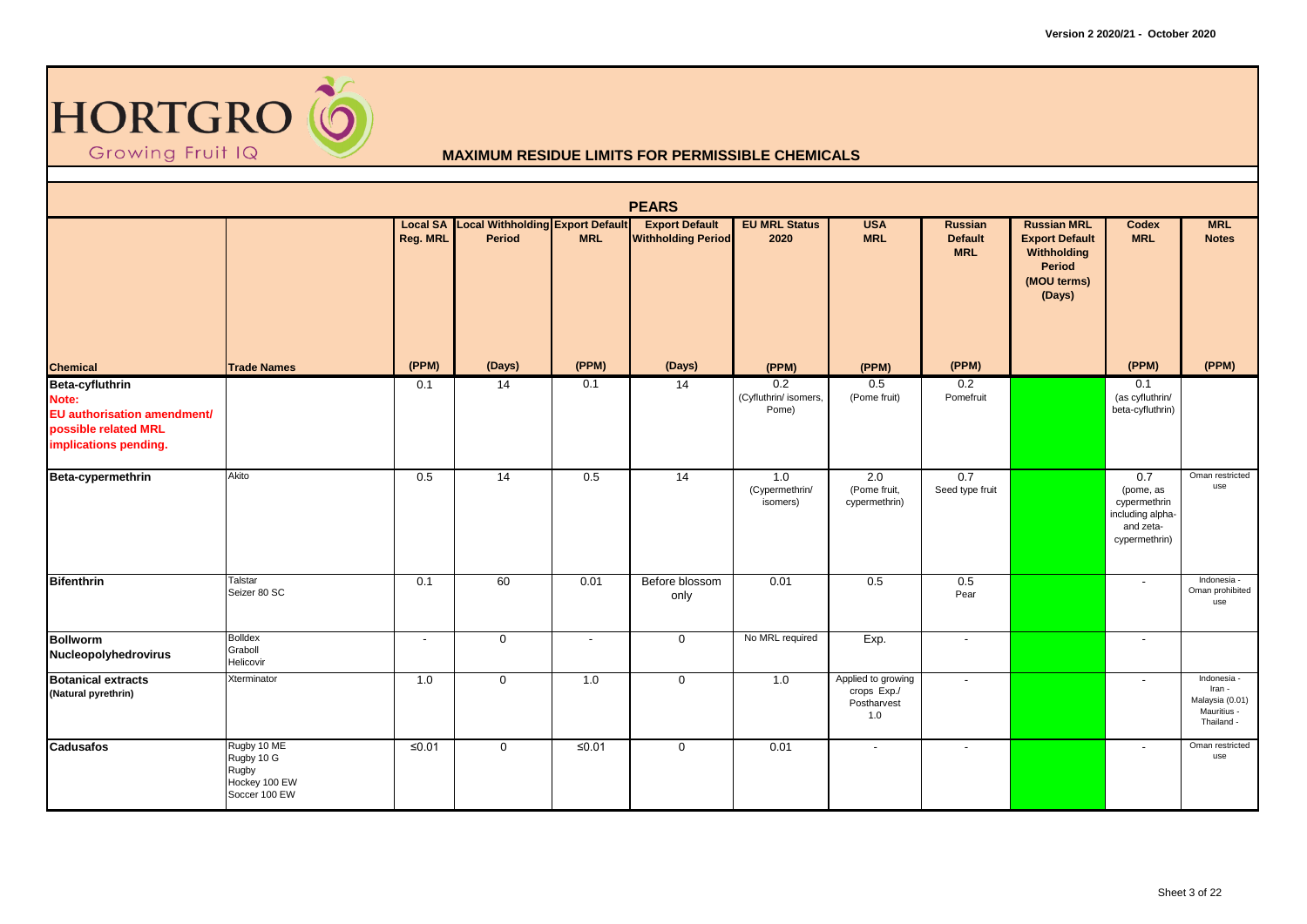

|                     |                                                                                                                                           |          |                                                            |            | <b>PEARS</b>                                                          |                              |                          |                                                |                                                                                               |                            |                                                                                                                                                                                                   |
|---------------------|-------------------------------------------------------------------------------------------------------------------------------------------|----------|------------------------------------------------------------|------------|-----------------------------------------------------------------------|------------------------------|--------------------------|------------------------------------------------|-----------------------------------------------------------------------------------------------|----------------------------|---------------------------------------------------------------------------------------------------------------------------------------------------------------------------------------------------|
|                     |                                                                                                                                           | Reg. MRL | <b>Local SA Local Withholding Export Default</b><br>Period | <b>MRL</b> | <b>Export Default</b><br><b>Withholding Period</b>                    | <b>EU MRL Status</b><br>2020 | <b>USA</b><br><b>MRL</b> | <b>Russian</b><br><b>Default</b><br><b>MRL</b> | <b>Russian MRL</b><br><b>Export Default</b><br>Withholding<br>Period<br>(MOU terms)<br>(Days) | <b>Codex</b><br><b>MRL</b> | <b>MRL</b><br><b>Notes</b>                                                                                                                                                                        |
| <b>Chemical</b>     | <b>Trade Names</b>                                                                                                                        | (PPM)    | (Days)                                                     | (PPM)      | (Days)                                                                | (PPM)                        | (PPM)                    | (PPM)                                          |                                                                                               | (PPM)                      | (PPM)                                                                                                                                                                                             |
| Captab/ Captan      | Captab WP<br>Thor 500 WP<br>Captan Flo<br>Merpan 50 SC<br>Sharda Captan 800 WG<br>Captan 800 WG<br>MERPAN® 80 WDG<br>Farmag Captan 500 SC | 15.0     | 14                                                         | 10.0       | 35                                                                    | 10.0                         | 25.0                     | 3.0<br>Pomefruit                               |                                                                                               | 15.0<br>(Pome fruit)       | Oman prohibited use<br>(Banned chemical<br>Vietnam MARD -<br>Circular 3/2016/TT-<br>BNNPTNT)<br>15.0<br>(In accordance with<br>Codex Standards)                                                   |
| Carbaryl            | Sevin XLR<br>Carbaryl 850 WP<br>Karbaspray 850 WP<br>Karba 850 WP                                                                         | 2.5      | $\overline{7}$                                             | 0.01       | 2 Applications no<br>later than 28 days<br>after full bloom           | 0.01                         | 12.0<br>(Pome fruit)     | 0.05<br>Pomefruit                              |                                                                                               | $\overline{\phantom{a}}$   | India -<br>Oman prohibited<br>use                                                                                                                                                                 |
| Chlorfenapyr        | Hunter 24 SC<br>Saber 360 SC<br>Savage 360 SC<br>Sergeant                                                                                 | 0.5      | 30                                                         | 0.01       | Single application<br>not later than the<br>beginning of<br>flowering | 0.01                         | 0.01                     | $\overline{\phantom{a}}$                       |                                                                                               | $\overline{\phantom{a}}$   |                                                                                                                                                                                                   |
| Chlorantraniliprole | Altacor<br>As part of Voliam Targo (also see<br>abamectin)                                                                                | 0.5      | $\overline{14}$<br>Max. 3 applications<br>14               | 0.5        | $\overline{14}$<br>Max. 3 applications                                | 0.5                          | 1.2<br>(Pome fruit)      | $\overline{0.5}$<br>Pomefruit                  |                                                                                               | 0.4<br>(Pome fruit)        | Canada 0.4<br>China 0.4<br>India -<br>[Indonesia 0.4]<br>[Iran $0.4$ ]<br>[Malaysia 0.4]<br>[Mauritius 0.4]<br>[Oman 0.4]<br>Saudi Arabia 0.4<br>[Singapore 0.4]<br>[Thailand 0.4]<br>Vietnam 0.4 |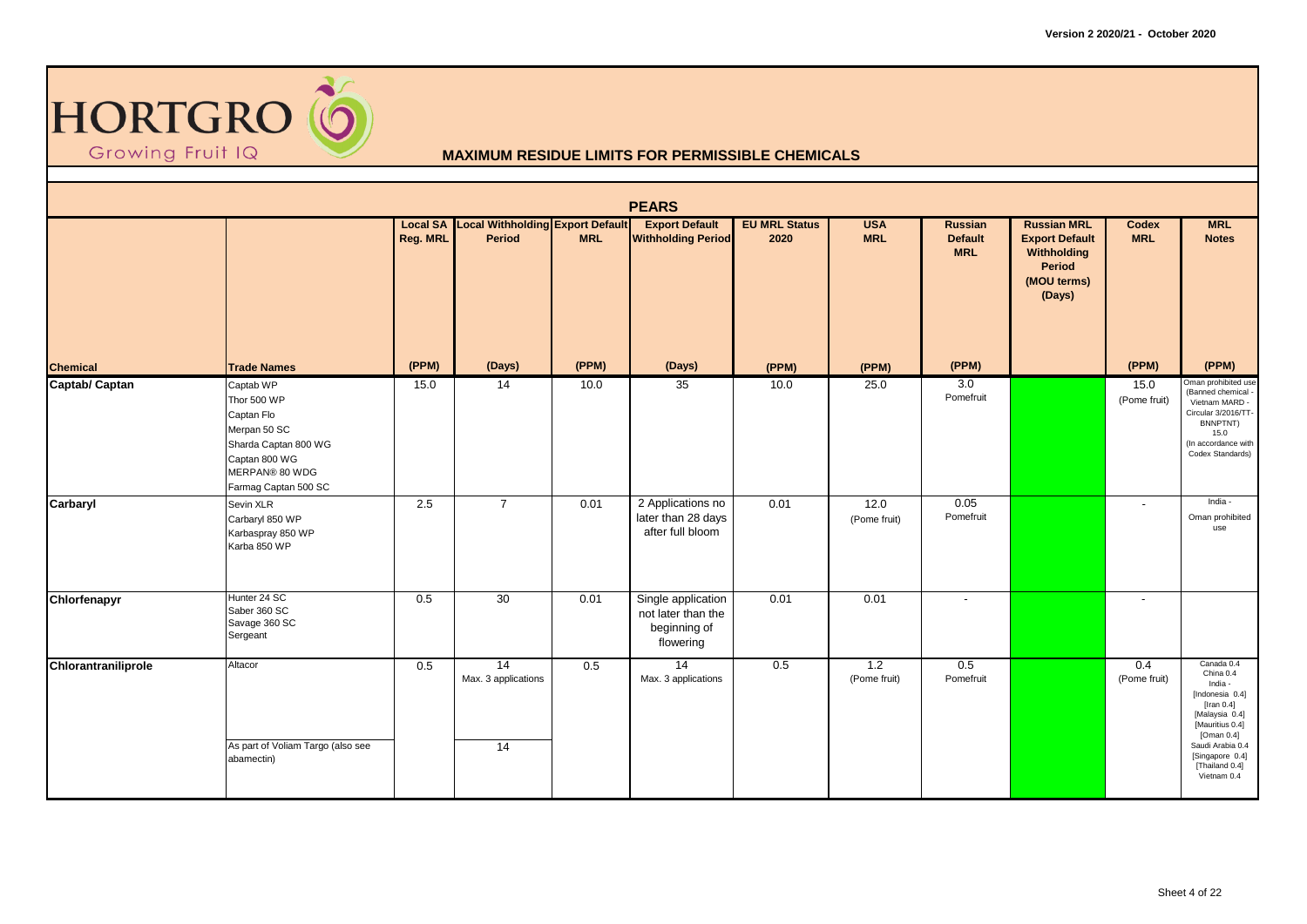

|                                                                       |                                                                                                                                                                                      |                          |                                                            |                          | <b>PEARS</b>                                       |                              |                          |                                         |                                                                                               |                            |                                                                  |
|-----------------------------------------------------------------------|--------------------------------------------------------------------------------------------------------------------------------------------------------------------------------------|--------------------------|------------------------------------------------------------|--------------------------|----------------------------------------------------|------------------------------|--------------------------|-----------------------------------------|-----------------------------------------------------------------------------------------------|----------------------------|------------------------------------------------------------------|
|                                                                       |                                                                                                                                                                                      | Reg. MRL                 | <b>Local SA Local Withholding Export Default</b><br>Period | <b>MRL</b>               | <b>Export Default</b><br><b>Withholding Period</b> | <b>EU MRL Status</b><br>2020 | <b>USA</b><br><b>MRL</b> | Russian<br><b>Default</b><br><b>MRL</b> | <b>Russian MRL</b><br><b>Export Default</b><br>Withholding<br>Period<br>(MOU terms)<br>(Days) | <b>Codex</b><br><b>MRL</b> | <b>MRL</b><br><b>Notes</b>                                       |
| <b>Chemical</b>                                                       | <b>Trade Names</b>                                                                                                                                                                   | (PPM)                    | (Days)                                                     | (PPM)                    | (Days)                                             | (PPM)                        | (PPM)                    | (PPM)                                   |                                                                                               | (PPM)                      | (PPM)                                                            |
| <b>Chlorpyrifos</b>                                                   | Lirifos<br>Dursban 480 EC<br>Dursban 750 WG<br>Pyrinex 480 EC<br>Pyrinex 250 CS<br>Chlorban 480 EC<br>Klub M5 Chlorpyrifos<br>Agropyrifos 480 EC<br>Chlorifos<br>Chlorpyrifos 480 EC | 0.05                     | Dormant<br>application only                                | 0.01                     | Dormant<br>application only                        | 0.01                         | 0.05                     | 0.5<br>Pomefruit                        |                                                                                               | 1.0<br>(Pome fruit)        | [Indonesia 1.0]<br>Oman restricted<br>use                        |
| <b>Codling moth granulosis virus</b>                                  | <b>MADEX</b><br>Carpovirusine<br>GraCyd                                                                                                                                              | $\overline{\phantom{a}}$ | 5                                                          | $\overline{\phantom{a}}$ | 5                                                  | Exp.                         | Exp.                     | $\overline{\phantom{a}}$                |                                                                                               |                            |                                                                  |
| Codling moth and Oriental fruit   Madex Twin<br>moth granulosis virus | Madex Dual                                                                                                                                                                           |                          | $\blacksquare$                                             | $\overline{\phantom{a}}$ | $\overline{\phantom{a}}$                           | $\overline{\phantom{a}}$     |                          | $\overline{\phantom{a}}$                |                                                                                               | $\overline{\phantom{a}}$   |                                                                  |
| Copper (Cu) Oxychloride and<br>other Cu salts                         | Copper Oxychloride 850 WP<br>Coprox 850 WP<br>Coprox Super<br>Coprox WP<br>Farmag Cu Super<br>Copper Oxychloride Super<br>Farmag Copper Oxychloride<br>Demildex                      | 20.0                     | 14                                                         | 5.0                      | Not later than<br>Greentip                         | 5.0                          | Exp.                     | 5.0<br>Pomefruit                        |                                                                                               | $\blacksquare$             | China -<br>Hong Kong -<br>Indonesia -<br>Thailand -<br>Vietnam - |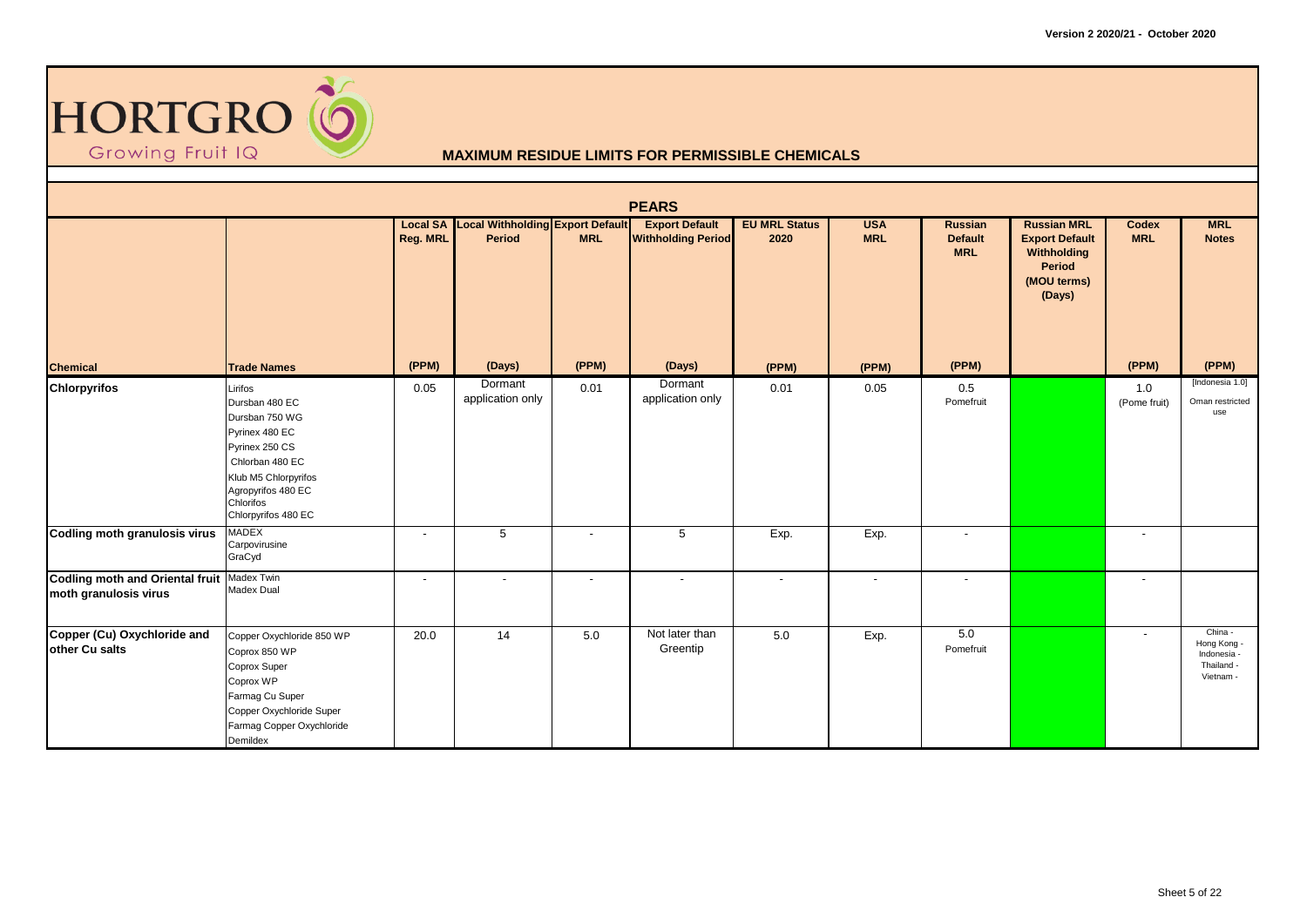

|                  |                                                                                                                                                                          |          |                                                            |            | <b>PEARS</b>                                         |                              |                          |                                         |                                                                                               |                            |                                       |
|------------------|--------------------------------------------------------------------------------------------------------------------------------------------------------------------------|----------|------------------------------------------------------------|------------|------------------------------------------------------|------------------------------|--------------------------|-----------------------------------------|-----------------------------------------------------------------------------------------------|----------------------------|---------------------------------------|
|                  |                                                                                                                                                                          | Reg. MRL | <b>Local SA</b> Local Withholding Export Default<br>Period | <b>MRL</b> | <b>Export Default</b><br><b>Withholding Period</b>   | <b>EU MRL Status</b><br>2020 | <b>USA</b><br><b>MRL</b> | Russian<br><b>Default</b><br><b>MRL</b> | <b>Russian MRL</b><br><b>Export Default</b><br>Withholding<br>Period<br>(MOU terms)<br>(Days) | <b>Codex</b><br><b>MRL</b> | <b>MRL</b><br><b>Notes</b>            |
| <b>Chemical</b>  | <b>Trade Names</b>                                                                                                                                                       | (PPM)    | (Days)                                                     | (PPM)      | (Days)                                               | (PPM)                        | (PPM)                    | (PPM)                                   |                                                                                               | (PPM)                      | (PPM)                                 |
| Cyanamide        | Dormex<br>Deurbraak<br>Bloomer<br>Dorcy<br>Cymex<br>Cyan<br>Alert 520 SL<br>Liberate                                                                                     | 0.05     | Dormant<br>application only                                | 0.01       | Dormant<br>application only                          | 0.01                         |                          | $\overline{\phantom{a}}$                |                                                                                               |                            |                                       |
| Cyantraniliprole | Exirel 100 SE                                                                                                                                                            | 0.5      | $\overline{7}$<br>Fruit fly bait<br>application only       | 0.5        | $\overline{7}$<br>Fruit fly bait application<br>only | 0.8                          | 1.5<br>Pome fruit        | $\overline{\phantom{a}}$                |                                                                                               | 0.8<br>Pome fruit          | Switzerland -                         |
| Cyhexatin        | Acarstin Flo                                                                                                                                                             | 2.0      | $\mathbf{3}$                                               | 0.01       | Use only prior to<br>fruitset                        | 0.01                         | $\overline{\phantom{a}}$ | 0.01<br>Pomefruit                       |                                                                                               | 0.2                        | Iran Banned<br>Oman prohibited<br>use |
| Cypermethrin     | Cyperin<br>Cypermethrin 200 EC<br>Polythrin 200 EC<br>Avi-Sipermetrin EC<br>Kemprin 200 EC<br>Cymet<br>Farmag Cypermethrin<br><b>Bitrad Cypermethrin</b><br>Sipermetrien | 0.5      | $\overline{14}$                                            | 0.5        | $\overline{14}$                                      | 1.0                          | 2.0<br>(Pome fruit)      | 0.7<br>Seed type fruit                  |                                                                                               | 0.7<br>(Pome fruit)        | Oman restricted<br>use                |
| Cyprodinil       | Mirano 50 WG                                                                                                                                                             | 0.1      | 74                                                         | 0.1        | 74                                                   | 2.0                          | 1.7<br>(Pome fruit)      | 1.0<br>Pomefruit                        |                                                                                               | 2.0<br>Pome fruit          | Saudi Arabia 0.05                     |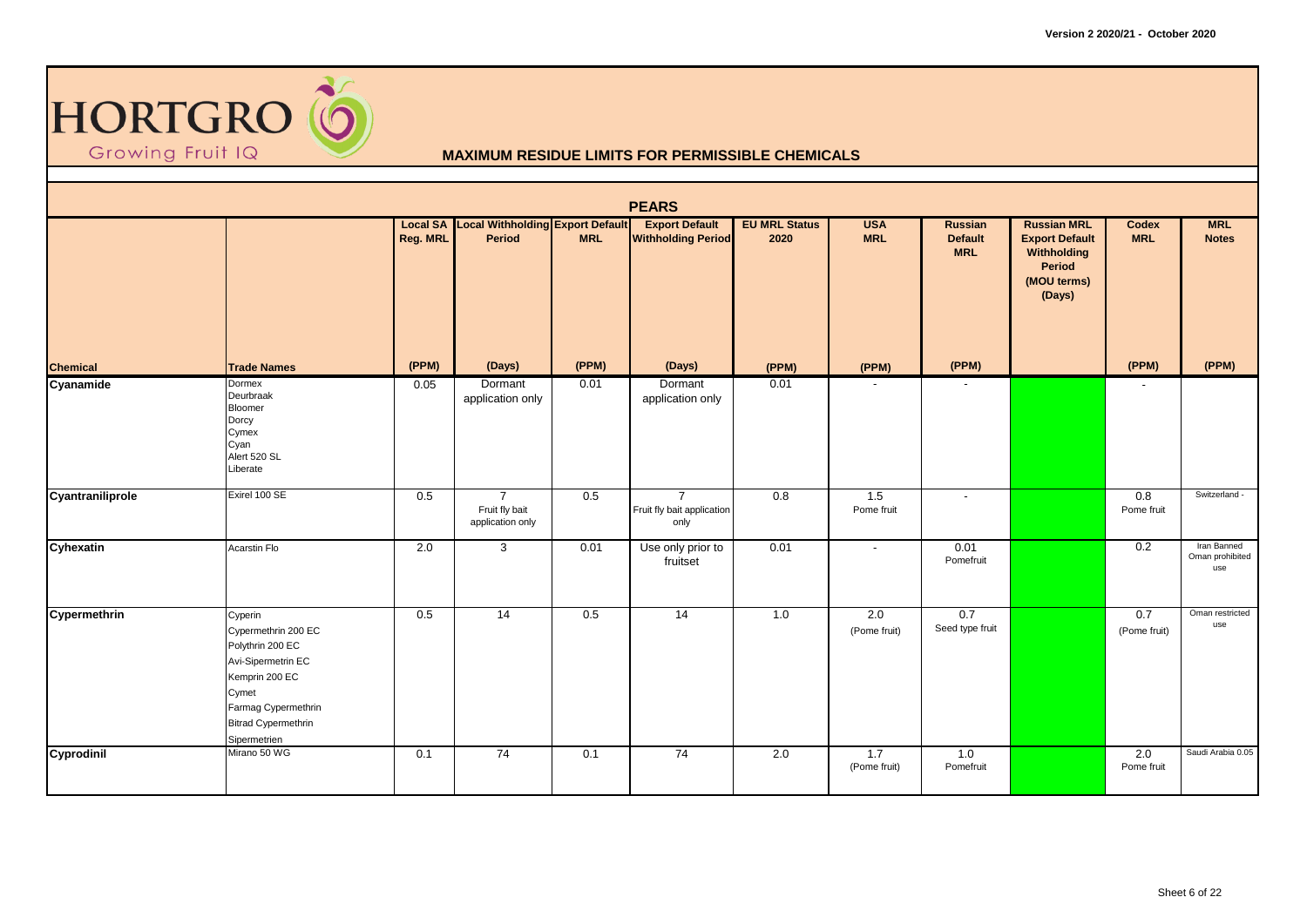

|                                     |                                                                                                                                                                                                                    |          |                                                            |            | <b>PEARS</b>                                                                       |                              |                          |                                         |                                                                                               |                     |                                                       |
|-------------------------------------|--------------------------------------------------------------------------------------------------------------------------------------------------------------------------------------------------------------------|----------|------------------------------------------------------------|------------|------------------------------------------------------------------------------------|------------------------------|--------------------------|-----------------------------------------|-----------------------------------------------------------------------------------------------|---------------------|-------------------------------------------------------|
|                                     |                                                                                                                                                                                                                    | Reg. MRL | <b>Local SA Local Withholding Export Default</b><br>Period | <b>MRL</b> | <b>Export Default</b><br><b>Withholding Period</b>                                 | <b>EU MRL Status</b><br>2020 | <b>USA</b><br><b>MRL</b> | Russian<br><b>Default</b><br><b>MRL</b> | <b>Russian MRL</b><br><b>Export Default</b><br>Withholding<br>Period<br>(MOU terms)<br>(Days) | Codex<br><b>MRL</b> | <b>MRL</b><br><b>Notes</b>                            |
| <b>Chemical</b>                     | <b>Trade Names</b>                                                                                                                                                                                                 | (PPM)    | (Days)                                                     | (PPM)      | (Days)                                                                             | (PPM)                        | (PPM)                    | (PPM)                                   |                                                                                               | (PPM)               | (PPM)                                                 |
| <b>Deltamethrin</b>                 | Decis Forte<br>Delta-Thrin 25 EC<br>Celtis 25 EC<br>Servus 25 EC<br>Delmet 250 EC                                                                                                                                  | 0.1      | EC-7 SC-14                                                 | 0.1        | EC-7 SC-14                                                                         | 0.1                          | 0.2<br>(Pome fruit)      | 0.2<br>Seed type fruit                  |                                                                                               | $\blacksquare$      | India -<br>Indonesia -<br>Malaysia (0.01)<br>Mexico - |
| <b>Dichlorvos</b>                   | Devipan 100 EC                                                                                                                                                                                                     | 0.1      | $\overline{7}$                                             | 0.01       | $\overline{14}$                                                                    | 0.01                         | $\blacksquare$           | 0.05<br>Pomefruit/Seeded<br>fruit       |                                                                                               | $\blacksquare$      | Oman prohibited<br>use                                |
| Didecyldimethylammonium<br>chloride | Sporekill<br>Quattro-Kill<br>Terminator<br>Spore-Attack                                                                                                                                                            | 20.0     | $\mathbf 0$                                                | 0.1        | Do not use on export<br>fruit<br>Contact relevant<br>Ag-Chem company to<br>confirm | 0.1                          | $\overline{\phantom{a}}$ | $\blacksquare$                          |                                                                                               | $\blacksquare$      | Saudi Arabia -                                        |
| Difenoconazole                      | Score<br>D-zole 250 EC<br>Scope 250 EC<br>Defender 250 EC<br>Quantum 275 EC<br>Venture 275 EC<br>Sharda Difenconazole 250 EC<br>Divino 250 EC<br>Sterin 250 EC<br>Farmag Difenoconazole 250 EC<br>Navigator 250 EC | 0.2      | 14                                                         | 0.2        | 28<br>Max. 4 applications                                                          | 0.8                          | 5.0<br>(Pome fruit)      | 1.0<br>Seed type fruit                  |                                                                                               | 4.0<br>(Pome fruit) |                                                       |
| Diphenylamine                       | Shield Liquid DPA<br>No scald DPA                                                                                                                                                                                  | 10.0     | PHT                                                        | 0.05       | Not for use on<br>fruit for EU                                                     | 0.05                         | 5.0                      | 5.0<br>Pear                             |                                                                                               | 5.0                 |                                                       |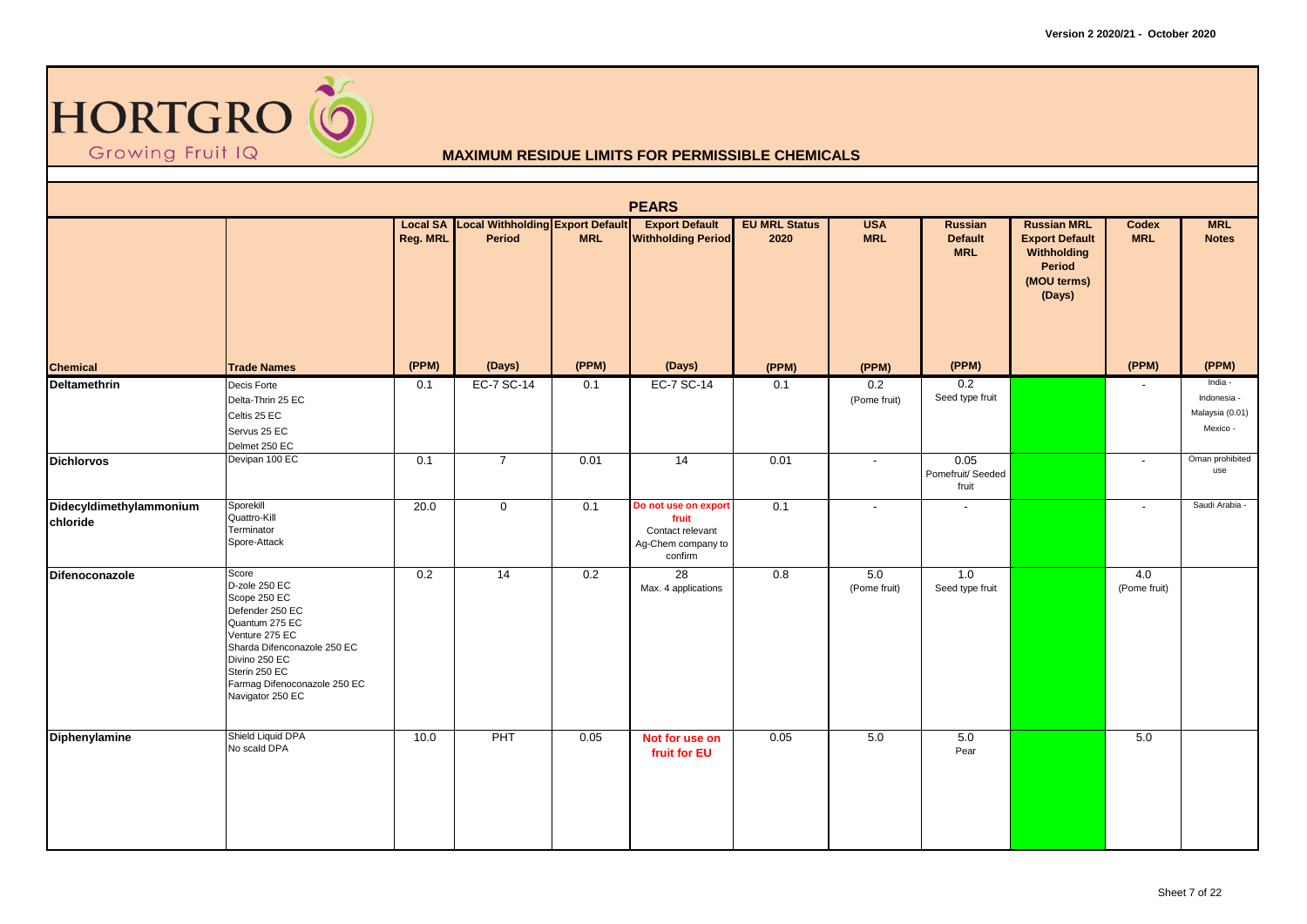

|                           |                                                                                                     |          |                                                            |                  | <b>PEARS</b>                                       |                              |                          |                                         |                                                                                               |                      |                                                                                                                                                                              |
|---------------------------|-----------------------------------------------------------------------------------------------------|----------|------------------------------------------------------------|------------------|----------------------------------------------------|------------------------------|--------------------------|-----------------------------------------|-----------------------------------------------------------------------------------------------|----------------------|------------------------------------------------------------------------------------------------------------------------------------------------------------------------------|
|                           |                                                                                                     | Reg. MRL | <b>Local SA Local Withholding Export Default</b><br>Period | <b>MRL</b>       | <b>Export Default</b><br><b>Withholding Period</b> | <b>EU MRL Status</b><br>2020 | <b>USA</b><br><b>MRL</b> | Russian<br><b>Default</b><br><b>MRL</b> | <b>Russian MRL</b><br><b>Export Default</b><br>Withholding<br>Period<br>(MOU terms)<br>(Days) | Codex<br><b>MRL</b>  | <b>MRL</b><br><b>Notes</b>                                                                                                                                                   |
| <b>Chemical</b>           | <b>Trade Names</b>                                                                                  | (PPM)    | (Days)                                                     | (PPM)            | (Days)                                             | (PPM)                        | (PPM)                    | (PPM)                                   |                                                                                               | (PPM)                | (PPM)                                                                                                                                                                        |
| <b>Dithianon</b>          | Delan<br>Alaris WG<br>Detect 400 SC<br>Inspect 400 SC<br>Sense 660 WDG<br>Nugget 660 WDG<br>Maccani | 2.0      | 21                                                         | 2.0              | 21<br>28                                           | 3.0                          | 5.0                      | 5.0<br>Seed type fruit                  |                                                                                               | 1.0<br>(Pome fruit)  | [India $1.0$ ]<br>[Indonesia 1.0]<br>[Iran $1.0$ ]<br>[Malaysia 1.0]<br>[Mauritius 1.0]<br>[Oman 1.0]<br>[Singapore 1.0]<br>Switzerland 0.3<br>[Thailand 1.0]<br>Vietnam 1.0 |
| <b>Dithianon</b><br>$+$   | Combine 160 WDG<br>Combo 160 WDG                                                                    | 2.0      | 21                                                         | $\overline{2.0}$ | 21                                                 | $\overline{3.0}$             | 5.0                      | 5.0<br>Seed type fruit                  |                                                                                               | 1.0<br>(Pome fruit)  | [India $1.0$ ]<br>[Indonesia 1.0]<br>[Iran $1.0$ ]<br>[Malaysia 1.0]<br>[Mauritius 1.0]<br>[Oman 1.0]<br>[Singapore 1.0]<br>Switzerland 0.3<br>[Thailand 1.0]<br>Vietnam 1.0 |
| Trifloxystrobin           |                                                                                                     | 0.1      |                                                            | 0.1              |                                                    | 0.7                          | 0.5<br>(pome)            | 0.5<br>Seed type fruit                  |                                                                                               | 0.7<br>(Pome fruit)  |                                                                                                                                                                              |
| <b>Dodine</b>             | Syllit<br>Antagon                                                                                   | 1.0      | 14                                                         | 0.9              | $\overline{14}$<br>Max. 4 applications             | 0.9                          | 5.0                      | 5.0<br>Seed type fruit                  |                                                                                               | 5.0<br>(Pome fruit)  |                                                                                                                                                                              |
| <b>Emamectin benzoate</b> | Vitex 50 (In combination with Clarity)<br>Promec 20 EW (in combination with<br>Clarity)             | 0.01     | 28                                                         | 0.01             | $\overline{28}$                                    | 0.02                         | 0.025<br>Pome fruit      | 0.05<br>Seed type fruit                 |                                                                                               | 0.02<br>(Pome fruit) |                                                                                                                                                                              |
|                           | Warlock 19.2 EC                                                                                     |          | 14                                                         |                  | 14                                                 |                              |                          |                                         |                                                                                               |                      |                                                                                                                                                                              |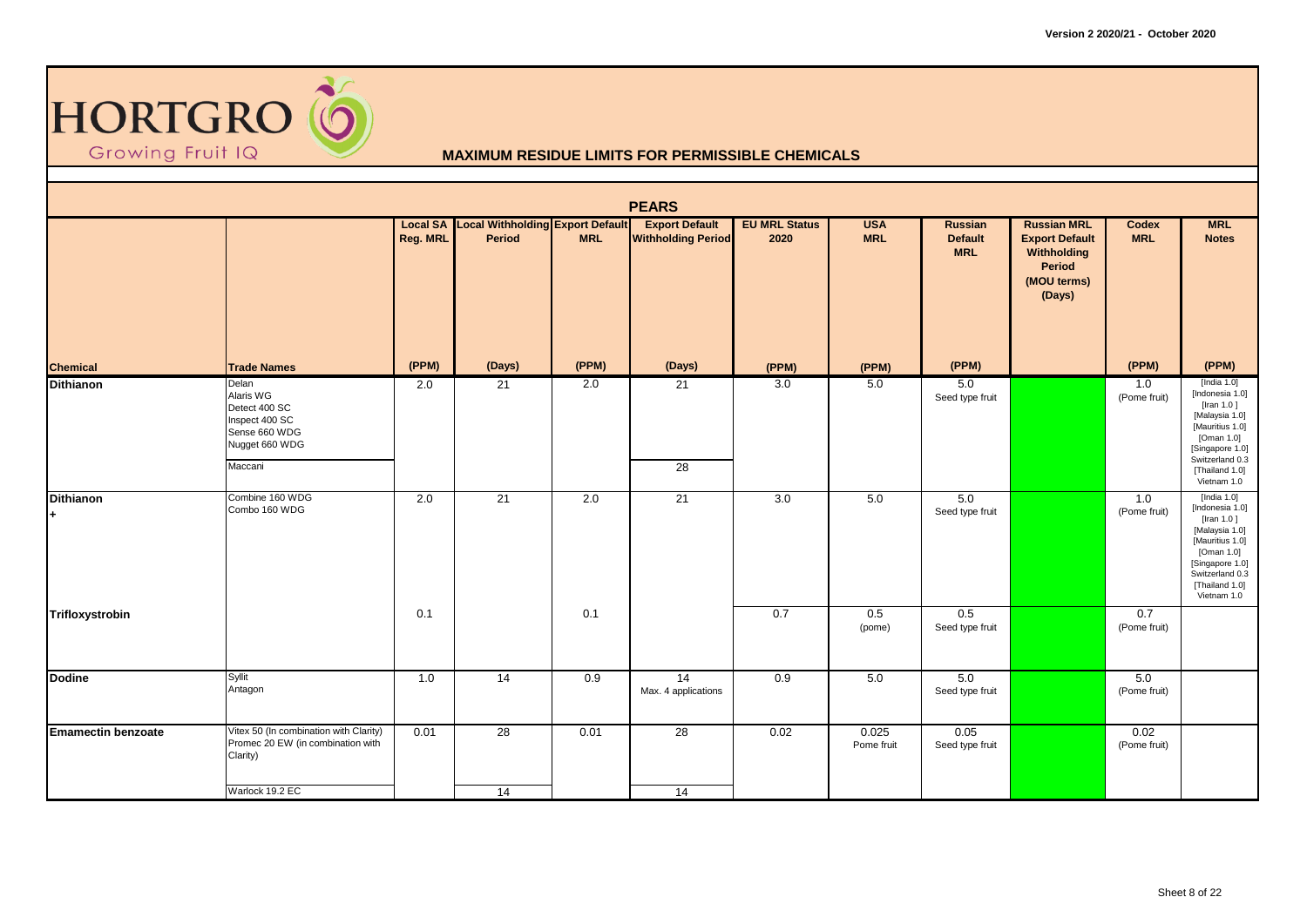

|                  |                                                  |          |                                                            |            | <b>PEARS</b>                                       |                              |                          |                                         |                                                                                               |                          |                                                                                                                                                    |
|------------------|--------------------------------------------------|----------|------------------------------------------------------------|------------|----------------------------------------------------|------------------------------|--------------------------|-----------------------------------------|-----------------------------------------------------------------------------------------------|--------------------------|----------------------------------------------------------------------------------------------------------------------------------------------------|
|                  |                                                  | Reg. MRL | <b>Local SA Local Withholding Export Default</b><br>Period | <b>MRL</b> | <b>Export Default</b><br><b>Withholding Period</b> | <b>EU MRL Status</b><br>2020 | <b>USA</b><br><b>MRL</b> | Russian<br><b>Default</b><br><b>MRL</b> | <b>Russian MRL</b><br><b>Export Default</b><br>Withholding<br>Period<br>(MOU terms)<br>(Days) | Codex<br><b>MRL</b>      | <b>MRL</b><br><b>Notes</b>                                                                                                                         |
| <b>Chemical</b>  | <b>Trade Names</b>                               | (PPM)    | (Days)                                                     | (PPM)      | (Days)                                             | (PPM)                        | (PPM)                    | (PPM)                                   |                                                                                               | (PPM)                    | (PPM)                                                                                                                                              |
| Esfenvalerate    | Sumi-Alpha 200 EC<br>Sumi-Alpha 200 EW           | 0.5      | 14                                                         | 0.1        | 42                                                 | 0.1                          | 1.0                      | 0.1<br>Pomefruit                        |                                                                                               | $\overline{\phantom{a}}$ | India -<br>Indonesia -<br>Malaysia (0.01)<br>Mauritius -<br>Singapore -<br>Thailand -<br>Vietnam -                                                 |
| Etoxazole        | Smite                                            | 0.2      | 42<br>Single application<br>only                           | 0.07       | 65<br>Single application only                      | 0.07                         | 0.2<br>(Pome fruit)      | $\overline{\phantom{a}}$                |                                                                                               | 0.07<br>(Pome fruit)     |                                                                                                                                                    |
| Fenazaquin       | Pride 200 SC<br>Vanity 200 SC<br>Superior 200 SC | 0.05     | 30                                                         | 0.05       | 30<br>Single application only                      | 0.1                          | 0.6<br>Pome fruit        | 0.2<br>Pomefruit                        |                                                                                               | $\overline{\phantom{a}}$ | China -<br>Hong Kong -<br>India -<br>Indonesia -<br>Iran -<br>Malaysia (0.01)<br>Mauritius -<br>Mexico -<br>Singapore -<br>Thailand -<br>Vietnam - |
| Fenbuconazole    | Indar 50 EW                                      | 0.1      | 14                                                         | 0.1        | 14<br>Max. 4 applications                          | 0.5                          | $\blacksquare$           | 0.1<br>Seed type fruit                  |                                                                                               | 0.5<br>(Pome fruit)      |                                                                                                                                                    |
| Fenbutatin oxide | <b>Mitrus</b>                                    | 2.0      | 14                                                         | 0.01       | 14                                                 | 0.01                         | 15.0                     | 5.0<br>Seed type fruit                  |                                                                                               | 5.0<br>(Pome fruit)      |                                                                                                                                                    |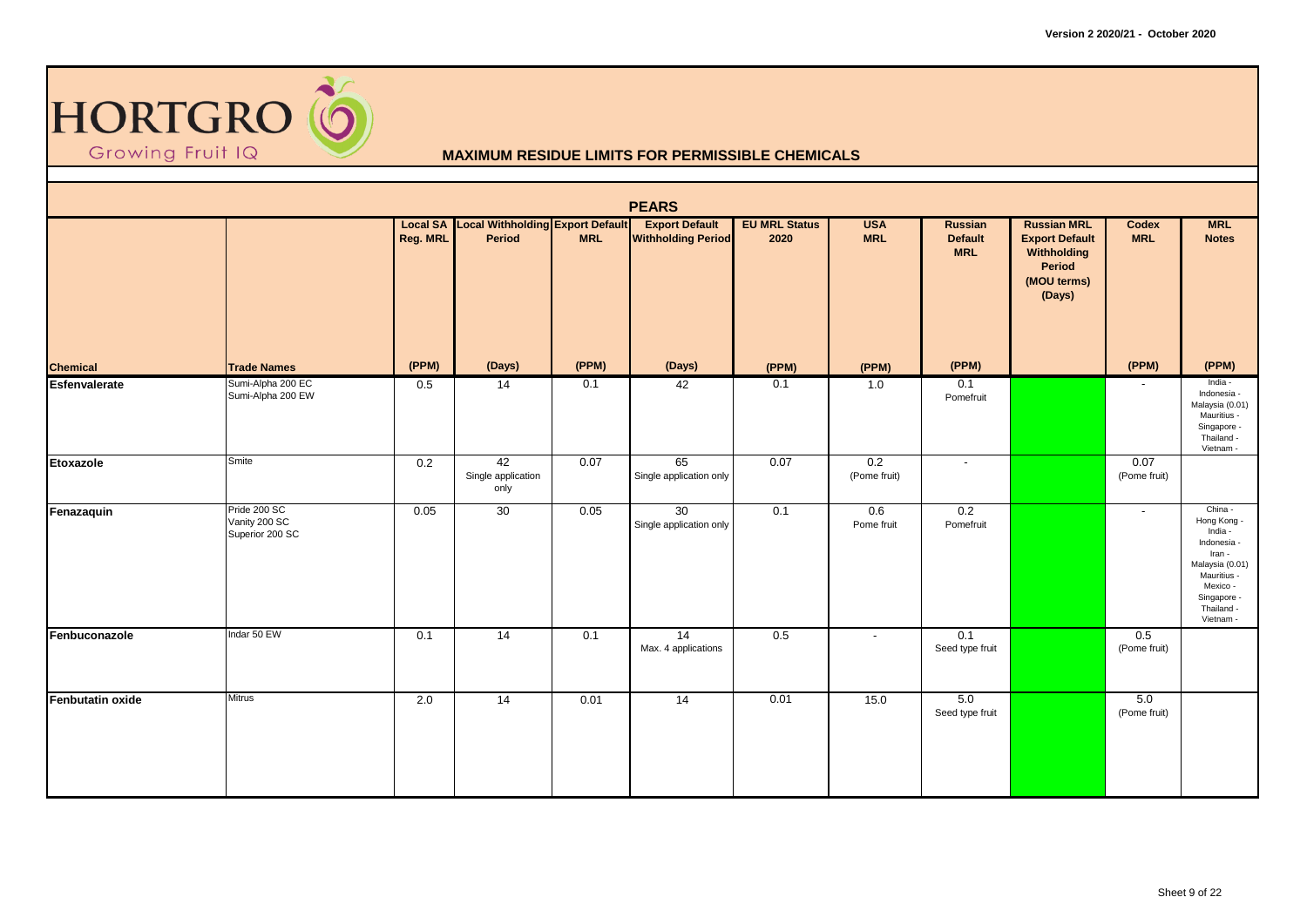

|                 |                                             |          |                                                            |            | <b>PEARS</b>                                                          |                                                                                           |                          |                                         |                                                                                               |                          |                                                                                                                                                                                    |
|-----------------|---------------------------------------------|----------|------------------------------------------------------------|------------|-----------------------------------------------------------------------|-------------------------------------------------------------------------------------------|--------------------------|-----------------------------------------|-----------------------------------------------------------------------------------------------|--------------------------|------------------------------------------------------------------------------------------------------------------------------------------------------------------------------------|
|                 |                                             | Reg. MRL | <b>Local SA Local Withholding Export Default</b><br>Period | <b>MRL</b> | <b>Export Default</b><br><b>Withholding Period</b>                    | <b>EU MRL Status</b><br>2020                                                              | <b>USA</b><br><b>MRL</b> | Russian<br><b>Default</b><br><b>MRL</b> | <b>Russian MRL</b><br><b>Export Default</b><br>Withholding<br>Period<br>(MOU terms)<br>(Days) | Codex<br><b>MRL</b>      | <b>MRL</b><br><b>Notes</b>                                                                                                                                                         |
| <b>Chemical</b> | <b>Trade Names</b>                          | (PPM)    | (Days)                                                     | (PPM)      | (Days)                                                                | (PPM)                                                                                     | (PPM)                    | (PPM)                                   |                                                                                               | (PPM)                    | (PPM)                                                                                                                                                                              |
| Fenoxycarb      | Insegar                                     | 1.0      | 21                                                         | 0.7        | 21<br>1st or 2nd generation<br>Max. 4 applications                    | 0.7                                                                                       |                          | 1.0<br>Seed type fruit                  |                                                                                               | $\overline{\phantom{a}}$ | Canada (0.1)<br>China -<br>Hong Kong -<br>India -<br>Indonesia -<br>Iran -<br>Malaysia (0.01)<br>Mauritius -<br>Mexico -<br>Saudi Arabia<br>Singapore -<br>Thailand -<br>Vietnam - |
| Fenpyroximate   | Lesson 50 EC                                | 0.2      | 30                                                         | 0.2        | $\overline{30}$<br>Contact relevent Ag-<br>chem company to<br>confirm | 0.3                                                                                       | 0.3<br>Pome fruit        | 0.3<br>Pome fruit/ Seed<br>type fruit   |                                                                                               | 0.2                      |                                                                                                                                                                                    |
| Fludioxonil     | Scholar<br>Teacher 230 SC<br>Target 200 WDG | 5.0      | $\overline{1}$                                             | 5.0        | $\mathbf{1}$                                                          | 5.0                                                                                       | 5.0<br>(Pome fruit)      | 0.7<br>Pear                             | <b>Contact relevent Ag-</b><br>chem company to<br>confirm                                     | 5.0<br>(Pome fruit)      | Hong Kong 0.7                                                                                                                                                                      |
| Flufenoxuron    | Pitch 100 DC<br>Torrent 100 DC              | 0.05     | 75                                                         | 0.05       | 75<br>Max. 3 sprays                                                   | $0.5\,$<br>(Unpublished Sante<br>10909/2018 &<br>12092/2019,<br>proposed new MRL<br>0.01) | 0.5                      | $\overline{\phantom{a}}$                |                                                                                               | $\overline{\phantom{a}}$ | India -<br>Indonesia -<br>Iran -<br>Malaysia (0.01)<br>Mauritius -<br>Mexico -<br>Singapore -<br>Thailand -<br>Vietnam -                                                           |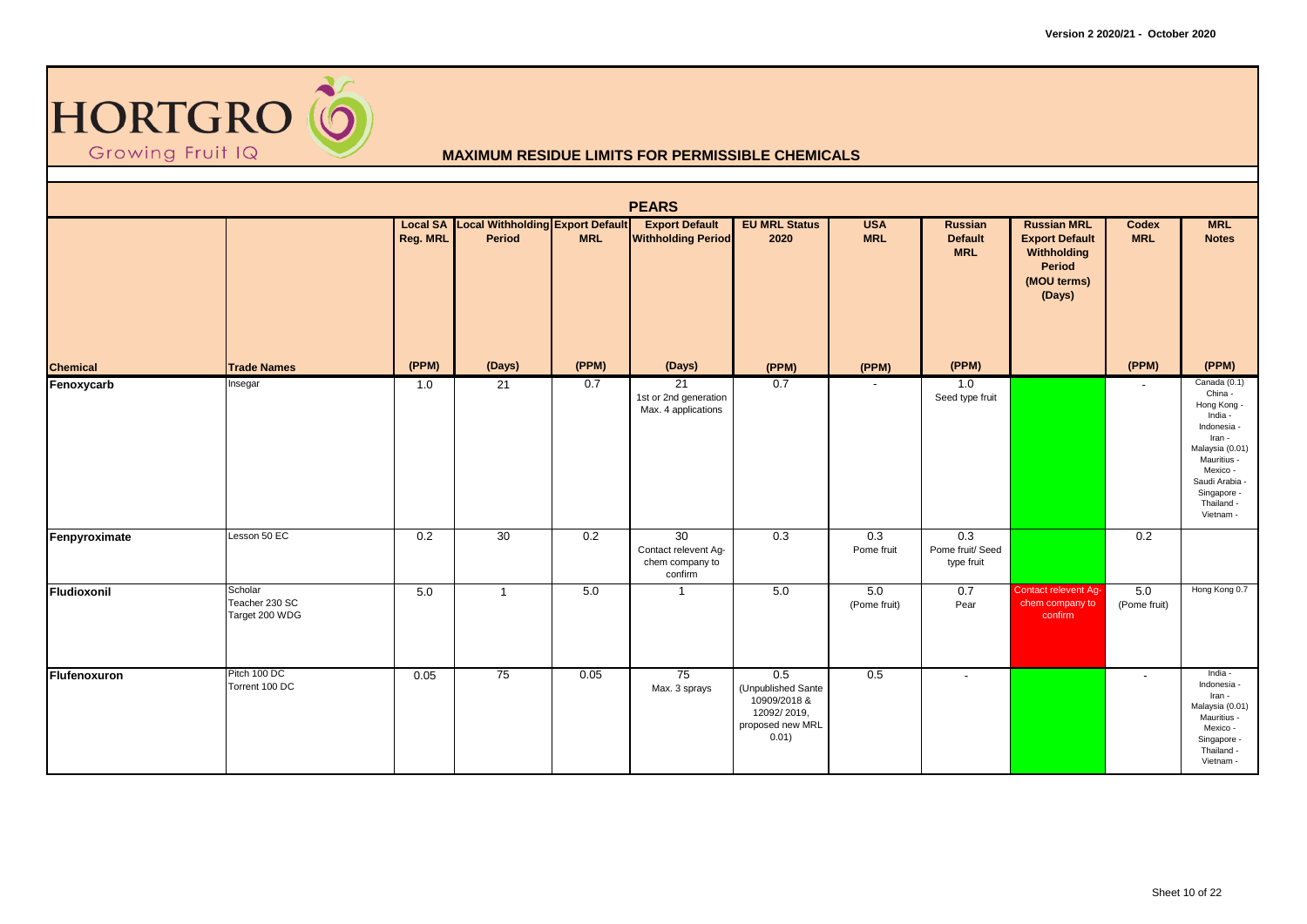

|                   |                                                                                           |          |                                                            |            | <b>PEARS</b>                                       |                                                                                                       |                          |                                         |                                                                                               |                                        |                                  |
|-------------------|-------------------------------------------------------------------------------------------|----------|------------------------------------------------------------|------------|----------------------------------------------------|-------------------------------------------------------------------------------------------------------|--------------------------|-----------------------------------------|-----------------------------------------------------------------------------------------------|----------------------------------------|----------------------------------|
|                   |                                                                                           | Reg. MRL | <b>Local SA Local Withholding Export Default</b><br>Period | <b>MRL</b> | <b>Export Default</b><br><b>Withholding Period</b> | <b>EU MRL Status</b><br>2020                                                                          | <b>USA</b><br><b>MRL</b> | Russian<br><b>Default</b><br><b>MRL</b> | <b>Russian MRL</b><br><b>Export Default</b><br>Withholding<br>Period<br>(MOU terms)<br>(Days) | Codex<br><b>MRL</b>                    | <b>MRL</b><br><b>Notes</b>       |
| <b>Chemical</b>   | <b>Trade Names</b>                                                                        | (PPM)    | (Days)                                                     | (PPM)      | (Days)                                             | (PPM)                                                                                                 | (PPM)                    | (PPM)                                   |                                                                                               | (PPM)                                  | (PPM)                            |
| Fluopyram<br>l+   | Luna Experience                                                                           | 0.5      | 21                                                         | 0.5        | 21<br>Max. 3 applications                          | 0.5<br>(Unpublished Sante<br>10044/2020<br>proposed new MRL<br>(0.8)                                  | 0.8<br>(Pome fruit)      | 0.5<br>Seed type fruit                  |                                                                                               | 0.5<br>(Pome fruit)                    | Hong Kong -                      |
| Tebuconazole      |                                                                                           | 0.3      |                                                            | 0.3        |                                                    | 0.3                                                                                                   | 1.0<br>Pome fruit        |                                         |                                                                                               | 1,0                                    | Canada (0.1)<br>Mexico 0.05      |
| Flusilazole       | Flusilazole 100 EC<br>Intensive 100 EW<br>Manage 100 EW<br>Galactica<br><b>Flustar WG</b> | 0.1      | 14                                                         | 0.01       | 42<br>Max. 4 applications                          | 0.01                                                                                                  | $\blacksquare$           | 0.3<br>Seed type fruit                  |                                                                                               | 0.3<br>(Pome fruit)                    |                                  |
| Fluxapyroxad      | Sercadis                                                                                  | 0.05     | 56                                                         | 0.05       | 56                                                 | 0.9                                                                                                   | 0.8                      | $\overline{\phantom{a}}$                |                                                                                               | 0.9<br>(Pome fruit)                    | Hong Kong -                      |
| Furfural          | Crop Guard                                                                                | $\sim$   | $\mathbf 0$                                                | $≤0.01$    | $\mathbf 0$                                        | 1.0                                                                                                   | $\sim$                   | $\sim$                                  |                                                                                               | $\overline{\phantom{a}}$               |                                  |
| Gamma-cyhalothrin | Vantex 60 CS                                                                              | 0.2      | 14                                                         | 0.08       | Contact relevant<br>Agchem company<br>to confirm   | 0.08<br>Lambda-cyhalothrin<br>(includes gamma-<br>cyhalothrin) (sum of<br>R,S and S,R<br>isomers) (F) | 0.3<br>(Pome fruit)      | 0.1<br>Pomefruit                        | Contact relevant<br>Agchem company to<br>confirm                                              | 0.2<br>(Pome fruit, as<br>cyhalothrin) | Iran -<br>Oman restricted<br>use |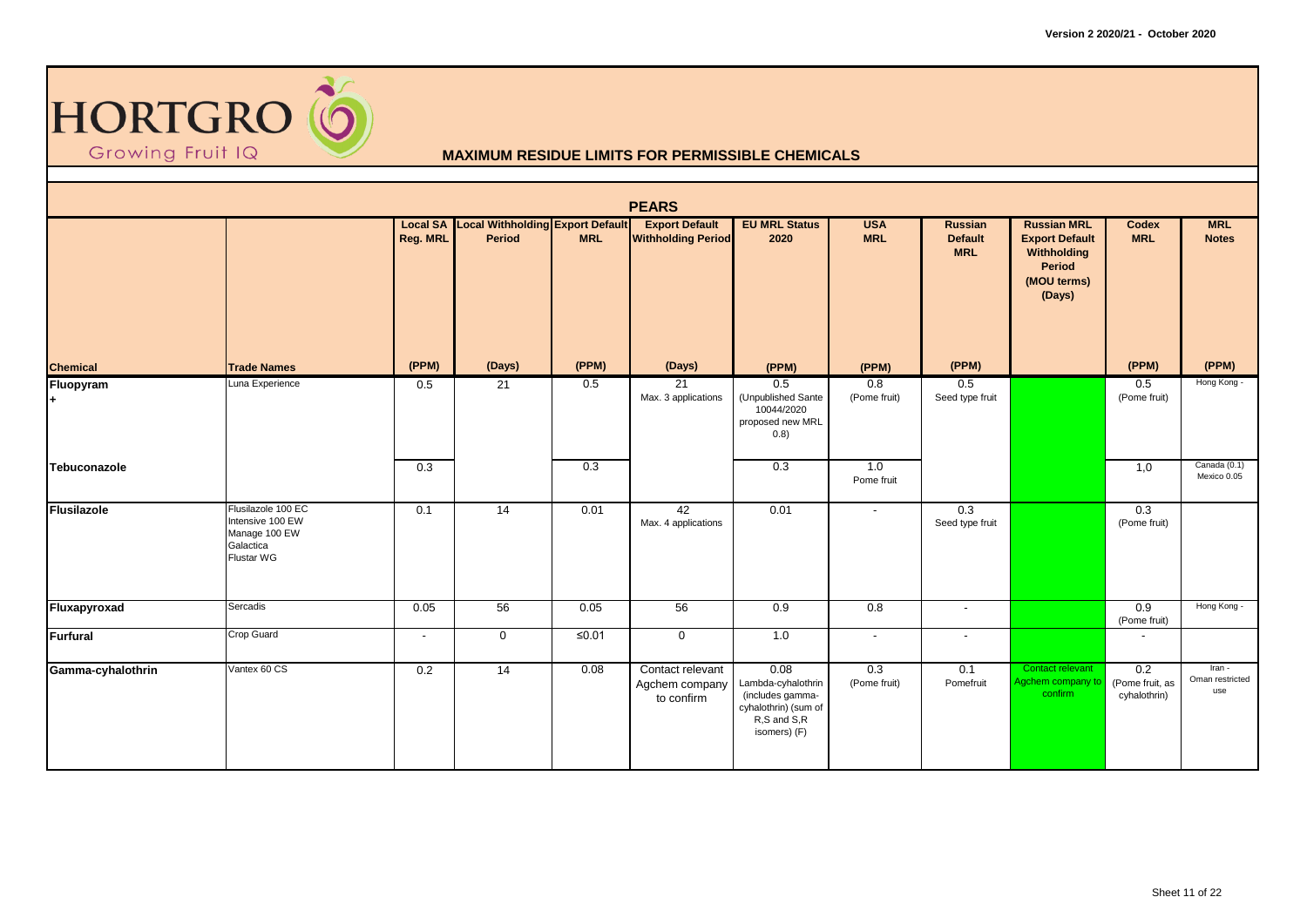

|                                                                                                            |                                                                                                 |          |                                                     |             | <b>PEARS</b>                                       |                              |                          |                                         |                                                                                               |                            |                                                                                                                                    |
|------------------------------------------------------------------------------------------------------------|-------------------------------------------------------------------------------------------------|----------|-----------------------------------------------------|-------------|----------------------------------------------------|------------------------------|--------------------------|-----------------------------------------|-----------------------------------------------------------------------------------------------|----------------------------|------------------------------------------------------------------------------------------------------------------------------------|
|                                                                                                            |                                                                                                 | Reg. MRL | Local SA Local Withholding Export Default<br>Period | <b>MRL</b>  | <b>Export Default</b><br><b>Withholding Period</b> | <b>EU MRL Status</b><br>2020 | <b>USA</b><br><b>MRL</b> | Russian<br><b>Default</b><br><b>MRL</b> | <b>Russian MRL</b><br><b>Export Default</b><br>Withholding<br>Period<br>(MOU terms)<br>(Days) | <b>Codex</b><br><b>MRL</b> | <b>MRL</b><br><b>Notes</b>                                                                                                         |
| <b>Chemical</b>                                                                                            | <b>Trade Names</b>                                                                              | (PPM)    | (Days)                                              | (PPM)       | (Days)                                             | (PPM)                        | (PPM)                    | (PPM)                                   |                                                                                               | (PPM)                      | (PPM)                                                                                                                              |
| <b>Gibberellins</b>                                                                                        | Falgro 20 SP<br>Falgro 4 SL<br>ProGibb 4%<br>ProGibb 40%<br>Falgro tablets                      | $\sim$   | Early bloom<br>application only                     | $\leq 0.01$ | Early bloom<br>application only                    | No MRL required              | Exp.                     | RNR (Exp.)                              |                                                                                               |                            |                                                                                                                                    |
|                                                                                                            | Gibb Liquid 4                                                                                   |          | Forelle pears<br>apply at 30-40%<br>blooming        |             | Forelle pears<br>apply at 30-40%<br>blooming       |                              |                          |                                         |                                                                                               |                            |                                                                                                                                    |
| Hexaconazole                                                                                               |                                                                                                 | 0.1      | 14                                                  | 0.01        | Contact relevant<br>Ag-Chem company<br>to confirm  | 0.01                         | $\overline{\phantom{a}}$ | $\overline{\phantom{a}}$                | Contact relevant<br>Ag-Chem company<br>to confirm                                             | $\blacksquare$             |                                                                                                                                    |
| Indoxacarb<br>Note:<br><b>EU</b> authorisation amendment/<br>possible related MRL<br>implications pending. | Margin 300 WDG<br>Doxstar flo                                                                   | 1.0      | 28                                                  | 0.5         | $\overline{28}$<br>Max. 3 applications             | 0.5                          | 0.2                      | 0.2<br>Pear                             | Contact relevent Ag-<br>chem company to<br>confirm                                            | 0.2                        | Canada (0.1)<br>[China 0.2]<br>[India $0.2$ ]<br>Indonesia 0.2<br>[Iran $0.2$ ]<br>[Malaysia 0.2]<br>[Mauritius 0.2]<br>Mexico 0.2 |
|                                                                                                            | Steward<br>Steward 150 EC<br>Margin 300 WDG<br>Session 300 WDG<br>Indo 300 WDG<br>InCide 300 WG |          |                                                     |             | 28<br>Max. 4 applications                          |                              |                          |                                         |                                                                                               |                            | [Oman 0.2]<br>[Saudi Arabia 0.2]<br>[Singapore 0.2]<br>[Thailand 0.2]<br>Vietnam 0.2                                               |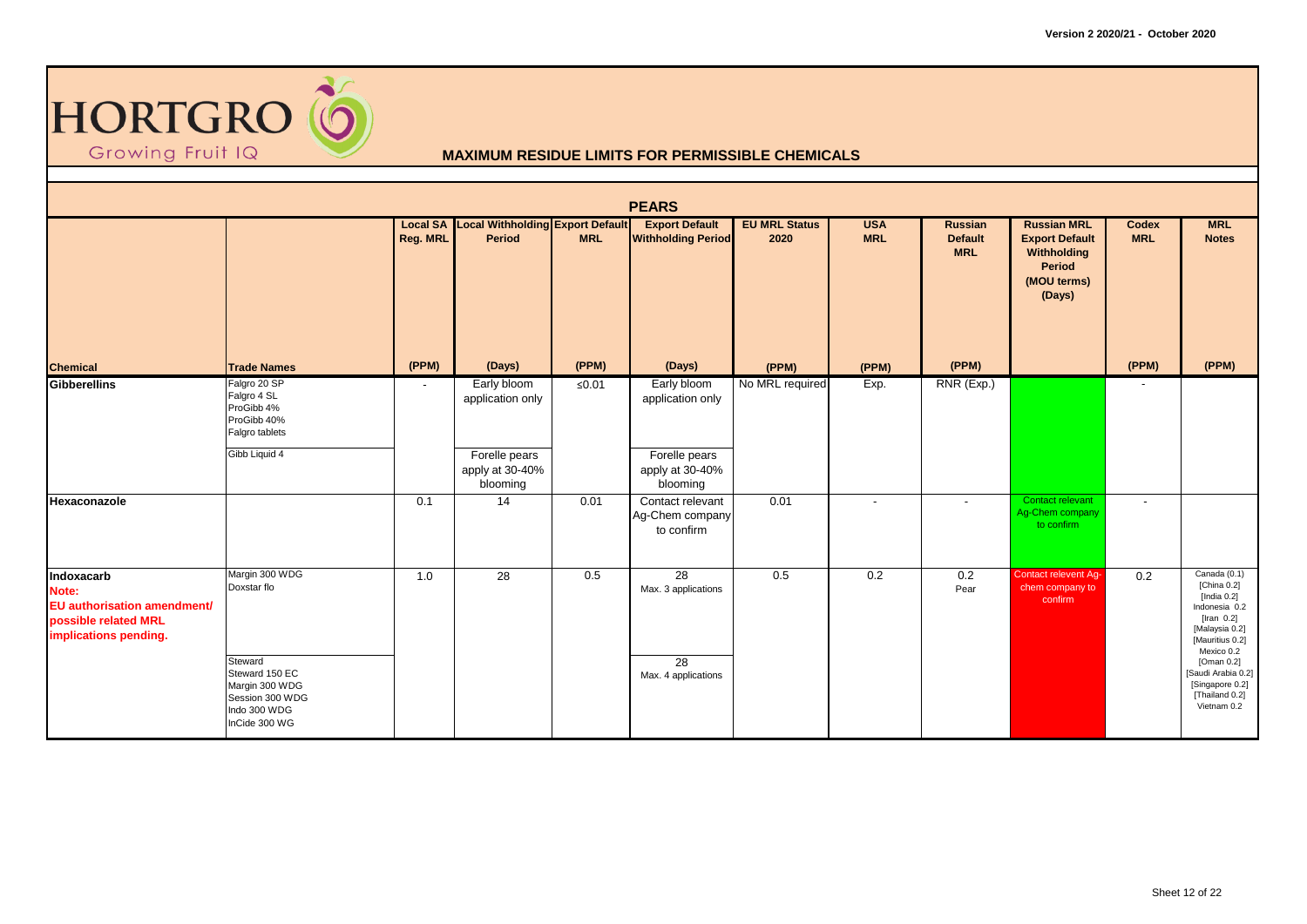

|                  |                                                                                                                                        |          |                                                            |            | <b>PEARS</b>                                                                                           |                              |                          |                                         |                                                                                               |                                  |                                                                                                                                                                                                                            |
|------------------|----------------------------------------------------------------------------------------------------------------------------------------|----------|------------------------------------------------------------|------------|--------------------------------------------------------------------------------------------------------|------------------------------|--------------------------|-----------------------------------------|-----------------------------------------------------------------------------------------------|----------------------------------|----------------------------------------------------------------------------------------------------------------------------------------------------------------------------------------------------------------------------|
|                  |                                                                                                                                        | Reg. MRL | <b>Local SA Local Withholding Export Default</b><br>Period | <b>MRL</b> | <b>Export Default</b><br><b>Withholding Period</b>                                                     | <b>EU MRL Status</b><br>2020 | <b>USA</b><br><b>MRL</b> | Russian<br><b>Default</b><br><b>MRL</b> | <b>Russian MRL</b><br><b>Export Default</b><br>Withholding<br>Period<br>(MOU terms)<br>(Days) | Codex<br><b>MRL</b>              | <b>MRL</b><br><b>Notes</b>                                                                                                                                                                                                 |
| <b>Chemical</b>  | <b>Trade Names</b>                                                                                                                     | (PPM)    | (Days)                                                     | (PPM)      | (Days)                                                                                                 | (PPM)                        | (PPM)                    | (PPM)                                   |                                                                                               | (PPM)                            | (PPM)                                                                                                                                                                                                                      |
| Indoxacarb<br>l+ | Plemax                                                                                                                                 | 1.0      | 28                                                         | 0.5        | 28                                                                                                     | 0.5                          | 0.2                      | 0.2<br>Pear                             | $\overline{28}$                                                                               | 0.2                              | Canada (0.1)<br>[China 0.2]<br>[India $0.2$ ]<br>Indonesia 0.2<br>[Iran $0.2$ ]<br>[Malaysia 0.2]<br>[Mauritius 0.2]<br>Mexico 0.2<br>[Oman 0.2]<br>[Saudi Arabia 0.2]<br>[Singapore 0.2]<br>[Thailand 0.2]<br>Vietnam 0.2 |
| Novaluron        |                                                                                                                                        | 0.5      |                                                            |            |                                                                                                        | 3.0                          | $\overline{3.0}$         | $\overline{3.0}$<br>Seed type fruit     |                                                                                               | $\overline{3.0}$<br>(Pome fruit) |                                                                                                                                                                                                                            |
| Iprodione        | Prodione<br>Rovral Aquaflo<br>Iprodine 500 SC<br>Taurus 500 SC<br>Iproflo<br>Pickle 500 SC<br>Roflo<br>Inrone 500 SC.<br>Pickle 500 SC | 2.0      | Up to 75% petal<br>drop<br>PHT<br>PHT                      | 0.01       | Do not use (if<br>exporting to EU)<br><b>Contact relevant Ag-</b><br><b>Chem Company to</b><br>confirm | 0.01                         | $\overline{\phantom{a}}$ | 5.0<br>seed type fruit                  |                                                                                               | 5.0<br>(Pome fruit)              |                                                                                                                                                                                                                            |
| Kresoxim-methyl  | Kreso WDG<br>Kresoxim-methy 500 WDG<br>Vista Flo<br>Ardent 50 SC                                                                       | 0.1      | 45                                                         | 0.1        | 45                                                                                                     | 0.2                          | 0.5<br>(pome fruit)      | 1.0<br>Seed type fruit                  |                                                                                               | 0.2<br>(Pome fruit)              |                                                                                                                                                                                                                            |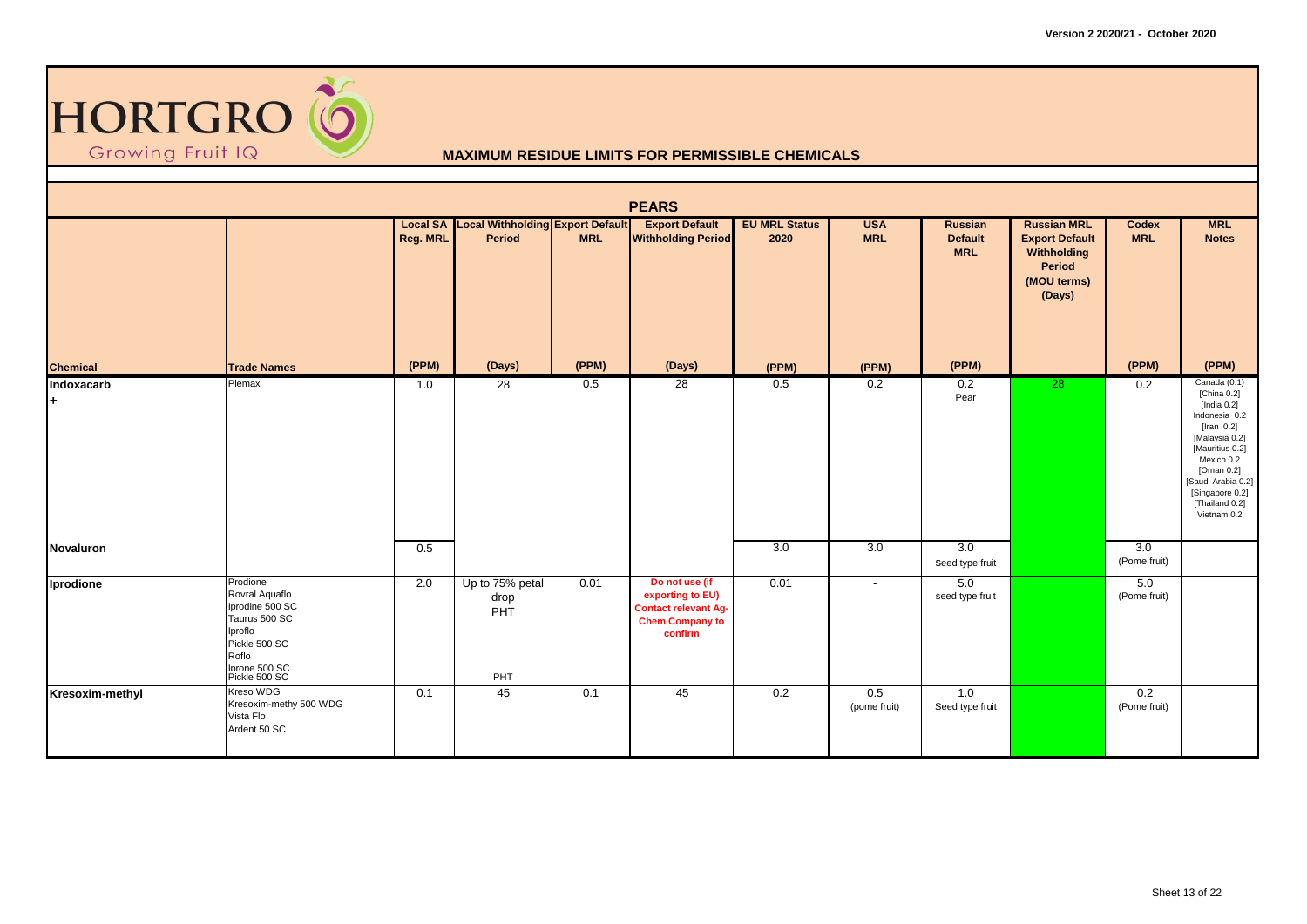

|                                                                                                          |                                                                                                                                                                                                                                                                                                                                                                                                                                                 |          |                                                     |                  | <b>PEARS</b>                                       |                              |                          |                                                |                                                                                               |                                                                                |                                      |
|----------------------------------------------------------------------------------------------------------|-------------------------------------------------------------------------------------------------------------------------------------------------------------------------------------------------------------------------------------------------------------------------------------------------------------------------------------------------------------------------------------------------------------------------------------------------|----------|-----------------------------------------------------|------------------|----------------------------------------------------|------------------------------|--------------------------|------------------------------------------------|-----------------------------------------------------------------------------------------------|--------------------------------------------------------------------------------|--------------------------------------|
|                                                                                                          |                                                                                                                                                                                                                                                                                                                                                                                                                                                 | Reg. MRL | Local SA Local Withholding Export Default<br>Period | <b>MRL</b>       | <b>Export Default</b><br><b>Withholding Period</b> | <b>EU MRL Status</b><br>2020 | <b>USA</b><br><b>MRL</b> | <b>Russian</b><br><b>Default</b><br><b>MRL</b> | <b>Russian MRL</b><br><b>Export Default</b><br>Withholding<br>Period<br>(MOU terms)<br>(Days) | <b>Codex</b><br><b>MRL</b>                                                     | <b>MRL</b><br><b>Notes</b>           |
| <b>Chemical</b>                                                                                          | <b>Trade Names</b>                                                                                                                                                                                                                                                                                                                                                                                                                              | (PPM)    | (Days)                                              | (PPM)            | (Days)                                             | (PPM)                        | (PPM)                    | (PPM)                                          |                                                                                               | (PPM)                                                                          | (PPM)                                |
| Lambda-cyhalothrin                                                                                       | Karate EC<br>Karate Zeon<br>Judo 50 EC<br>Lambda 50 EC<br>Lambda EC<br>Lamdex 5 EC<br>Lambada aquamul<br>Karate Zeon 10 CS<br>Karis 5 CS                                                                                                                                                                                                                                                                                                        | 0.2      | 14                                                  | 0.08             | Contact relevant Ag-<br>Chem Company to<br>confirm | 0.08                         | 0.3                      | 0.1<br>Seed type fruit                         | <b>Contact relevant Ag-</b><br>Chem Company to<br>confirm                                     | 0.2<br>(Pome fruit, as<br>cyhalothrin,<br>including<br>lambda-<br>cyhalothrin) | Oman restricted<br>use               |
| <b>Mancozeb</b><br>Note:<br>EU authorisation amendment/<br>possible related MRL<br>implications pending. | Dithane M-45 800 WP NT<br>Dithane M-45 800 WP<br>Dithane 750 WG Neotec<br>Newzeb 800 WP<br>Ventum 800 WP<br>Newzeb 750 WDG<br>Cozeb 800 WP<br>Mancozeb 800 WP (L9169)<br>Mancozeb 800 WP (L7381)<br>Vondozeb<br>Tsumeb<br>Villa Unizeb 800 WP<br>Tridex 800 WP<br>Multizeb 455 SC<br>Newzeb 455 SC<br>Unizeb 480 SC<br>Penncozeb WG<br>Pennfluid 420 SC<br>Farmag Mancozeb 800 WP<br>Crater 455 SC<br>Mancozeb (L7352)<br>Tozeb Flo<br>Tozeb WP | 3.0      | 14                                                  | $\overline{3.0}$ | 21                                                 | 5.0<br>(as $CS_2$ )          | 0.6                      | 5.0<br>Seed type fruit                         |                                                                                               | 5.0<br>(Pome fruit)<br>(Dithiocarb.)                                           | Mexico 0.6<br>Oman prohibited<br>use |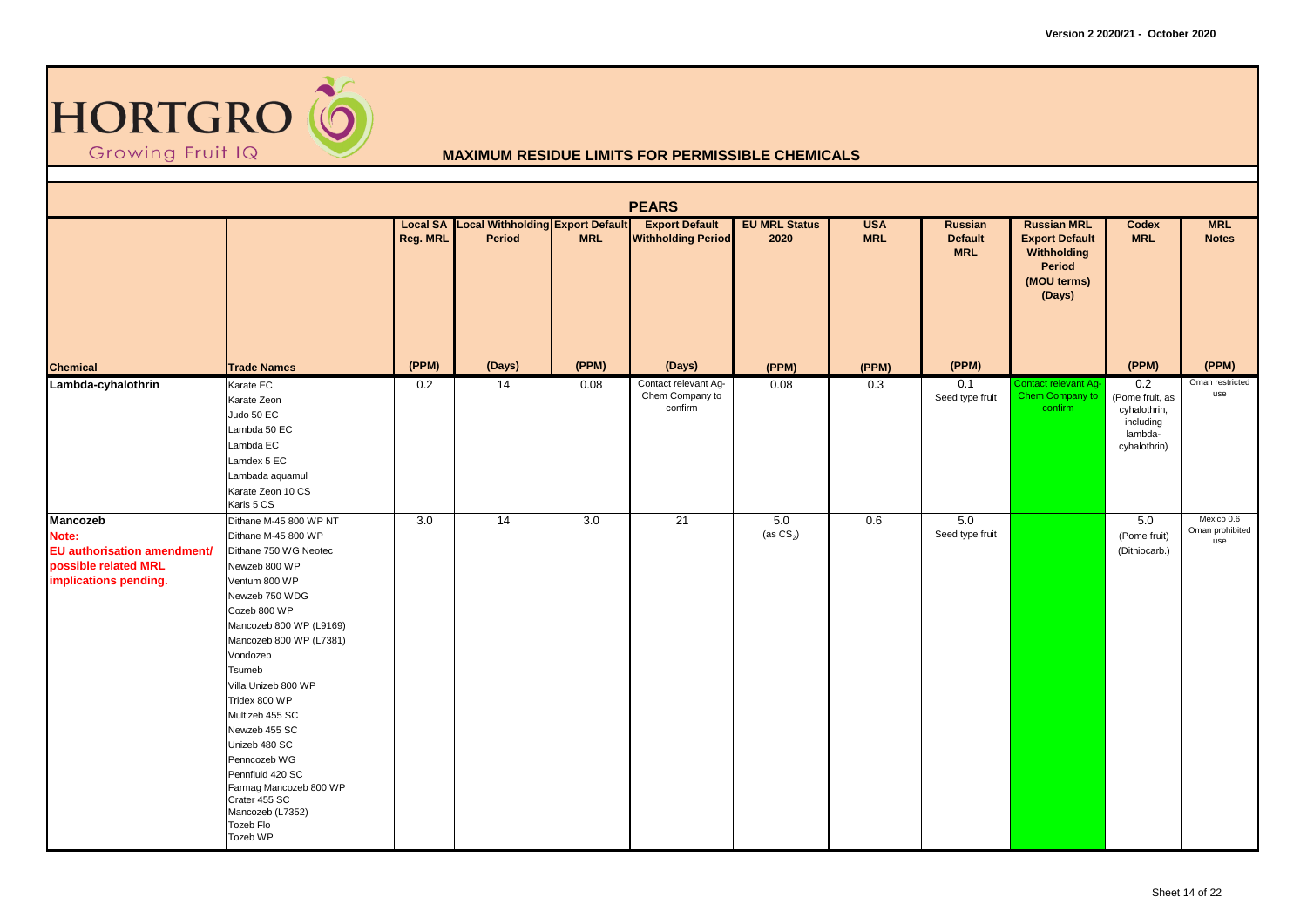

|                                    |                                                                                                                   |          |                                                            |            | <b>PEARS</b>                                                                                                                                                                                                                                                   |                              |                          |                                         |                                                                                               |                                      |                                                                                         |
|------------------------------------|-------------------------------------------------------------------------------------------------------------------|----------|------------------------------------------------------------|------------|----------------------------------------------------------------------------------------------------------------------------------------------------------------------------------------------------------------------------------------------------------------|------------------------------|--------------------------|-----------------------------------------|-----------------------------------------------------------------------------------------------|--------------------------------------|-----------------------------------------------------------------------------------------|
|                                    |                                                                                                                   | Reg. MRL | <b>Local SA Local Withholding Export Default</b><br>Period | <b>MRL</b> | <b>Export Default</b><br><b>Withholding Period</b>                                                                                                                                                                                                             | <b>EU MRL Status</b><br>2020 | <b>USA</b><br><b>MRL</b> | Russian<br><b>Default</b><br><b>MRL</b> | <b>Russian MRL</b><br><b>Export Default</b><br>Withholding<br>Period<br>(MOU terms)<br>(Days) | Codex<br><b>MRL</b>                  | <b>MRL</b><br><b>Notes</b>                                                              |
| <b>Chemical</b>                    | <b>Trade Names</b>                                                                                                | (PPM)    | (Days)                                                     | (PPM)      | (Days)                                                                                                                                                                                                                                                         | (PPM)                        | (PPM)                    | (PPM)                                   |                                                                                               | (PPM)                                | (PPM)                                                                                   |
| <b>Maneb</b>                       | Manager SC<br>Vandal<br>Mangle SC                                                                                 | 3.0      | 14                                                         | 3.0        | 28                                                                                                                                                                                                                                                             | 5.0<br>(as $CS2$ )           |                          | 5.0<br>Seed type fruit                  |                                                                                               | 5.0<br>(Pome fruit)<br>(Dithiocarb.) | Oman prohibited<br>use                                                                  |
| Mercaptothion/<br><b>Malathion</b> | Datathion EC<br>Mercaptothion 500 EC<br>Avi-Merkaptotoks WP<br>Fyfanon 440 EW<br>Harrier 500 EC<br>Insecto 500 EC | 2.0      | 10                                                         | 0.02       | 28<br>Bait application ONLY<br>A maximum<br>concentration of<br>500ml/ 100l of a<br><b>500EC</b><br>mercaptothion<br>formulation may be<br>used in protein<br>hydrolysate spray<br>mixture with a<br>maximum spray<br>volume of 50 litres<br>water per hectare | 0.02                         | 8.0                      | 0.5<br>Pomefruit                        |                                                                                               | $\overline{\phantom{a}}$             | Indonesia -<br>Malaysia (0.01)<br>Mauritius -<br>Singapore -<br>Thailand -<br>Vietnam - |
| <b>Metamitron</b>                  | Nevis <sup>™50</sup> SC                                                                                           | 0.01     | 56                                                         | 0.01       | 56                                                                                                                                                                                                                                                             | 0.1                          | $\sim$                   | $\overline{\phantom{a}}$                |                                                                                               | $\overline{\phantom{a}}$             |                                                                                         |
| Methidathion                       | Methidathion 420 EC<br>Suprathion 420 EC<br>Arythion 420 EC                                                       | 0.3      | EC-dormant<br>application only<br><b>WP-21</b>             | 0.03       | EC - Dormant<br>application only<br>WP- Up to 90%<br>petal fall                                                                                                                                                                                                | 0.03                         | $\overline{\phantom{a}}$ | 0,5<br>Seed type fruit                  |                                                                                               | 1.0                                  | Iran Banned<br>Mexico -<br>Oman prohibited<br>use                                       |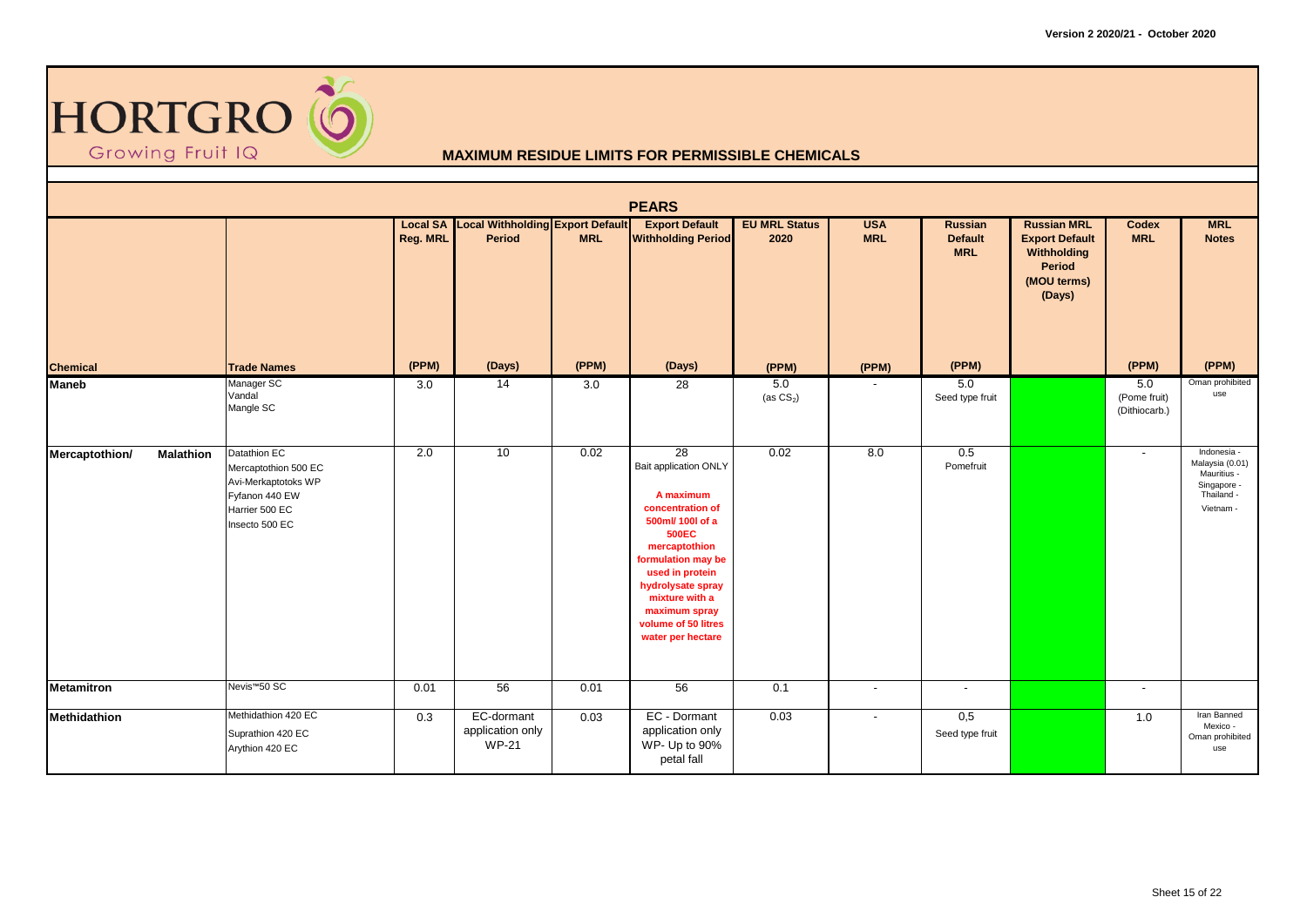

|                         |                                                                                            |          |                                                            |             | <b>PEARS</b>                                                                                                     |                              |                          |                                         |                                                                                               |                          |                                                                                      |
|-------------------------|--------------------------------------------------------------------------------------------|----------|------------------------------------------------------------|-------------|------------------------------------------------------------------------------------------------------------------|------------------------------|--------------------------|-----------------------------------------|-----------------------------------------------------------------------------------------------|--------------------------|--------------------------------------------------------------------------------------|
|                         |                                                                                            | Reg. MRL | <b>Local SA Local Withholding Export Default</b><br>Period | <b>MRL</b>  | <b>Export Default</b><br><b>Withholding Period</b>                                                               | <b>EU MRL Status</b><br>2020 | <b>USA</b><br><b>MRL</b> | Russian<br><b>Default</b><br><b>MRL</b> | <b>Russian MRL</b><br><b>Export Default</b><br>Withholding<br>Period<br>(MOU terms)<br>(Days) | Codex<br><b>MRL</b>      | <b>MRL</b><br><b>Notes</b>                                                           |
| <b>Chemical</b>         | <b>Trade Names</b>                                                                         | (PPM)    | (Days)                                                     | (PPM)       | (Days)                                                                                                           | (PPM)                        | (PPM)                    | (PPM)                                   |                                                                                               | (PPM)                    | (PPM)                                                                                |
| Methoxyfenozide         | Runner 240 SC<br>Marksman 240 SC<br>Walker 240 SC<br>Clarity                               | 1.5      | 10<br>$\overline{28}$                                      | 1.5         | 10<br>$\overline{28}$                                                                                            | 2.0                          | 2.0<br>(Pome fruit)      |                                         | 10 <sup>°</sup><br>$\overline{28}$                                                            | 2.0<br>(Pome fruit)      |                                                                                      |
|                         |                                                                                            |          |                                                            |             |                                                                                                                  |                              |                          |                                         |                                                                                               |                          |                                                                                      |
| <b>Methyl-Parathion</b> | Droper 450 CS<br>Penncap-M                                                                 | 0.01     | 60                                                         | $\leq 0.01$ | 60<br>Apply during first<br>codling moth<br>generation only. Max 3<br>applications not later<br>than 15 December | 0.01                         | $\overline{\phantom{a}}$ | 0.2<br>Seed type fruit                  |                                                                                               | $\overline{\phantom{a}}$ | Iran Banned<br>(Banned chemical<br>Vietnam MARD -<br>Circular 3/2016/TT-<br>BNNPTNT) |
| <b>Mineral oil</b>      | Ampron<br>Citrole 100<br>Citrole 60<br><b>Budbreak</b><br>CROPCHEM 86% Winter oil<br>Opron | $\sim$   | Dormant<br>application only                                | $\leq 0.01$ | Dormant<br>application only                                                                                      | $\overline{\phantom{a}}$     | $\overline{\phantom{a}}$ | $\blacksquare$                          |                                                                                               | $\blacksquare$           |                                                                                      |
| Myclobutanil            | Rally 200 EW<br>Validus                                                                    | 0.2      | 14                                                         | 0.2         | 14                                                                                                               | 0.6                          | $\sim$                   | 0.5<br>Seed type fruit                  |                                                                                               | 0.6<br>(Pome fruit)      |                                                                                      |
| Novaluron               | Rimon 10 EC<br>React 100 EC<br>Rizon 100 EC                                                | 0.5      | 84<br>Single application,<br>before 75% petal fall         | 0.5         | 84<br>Single application,<br>before 75% petal fall                                                               | 3.0                          | 3.0<br>(Pome fruit)      | 3.0<br>Seed type fruit                  |                                                                                               | 3.0<br>(Pome fruit)      |                                                                                      |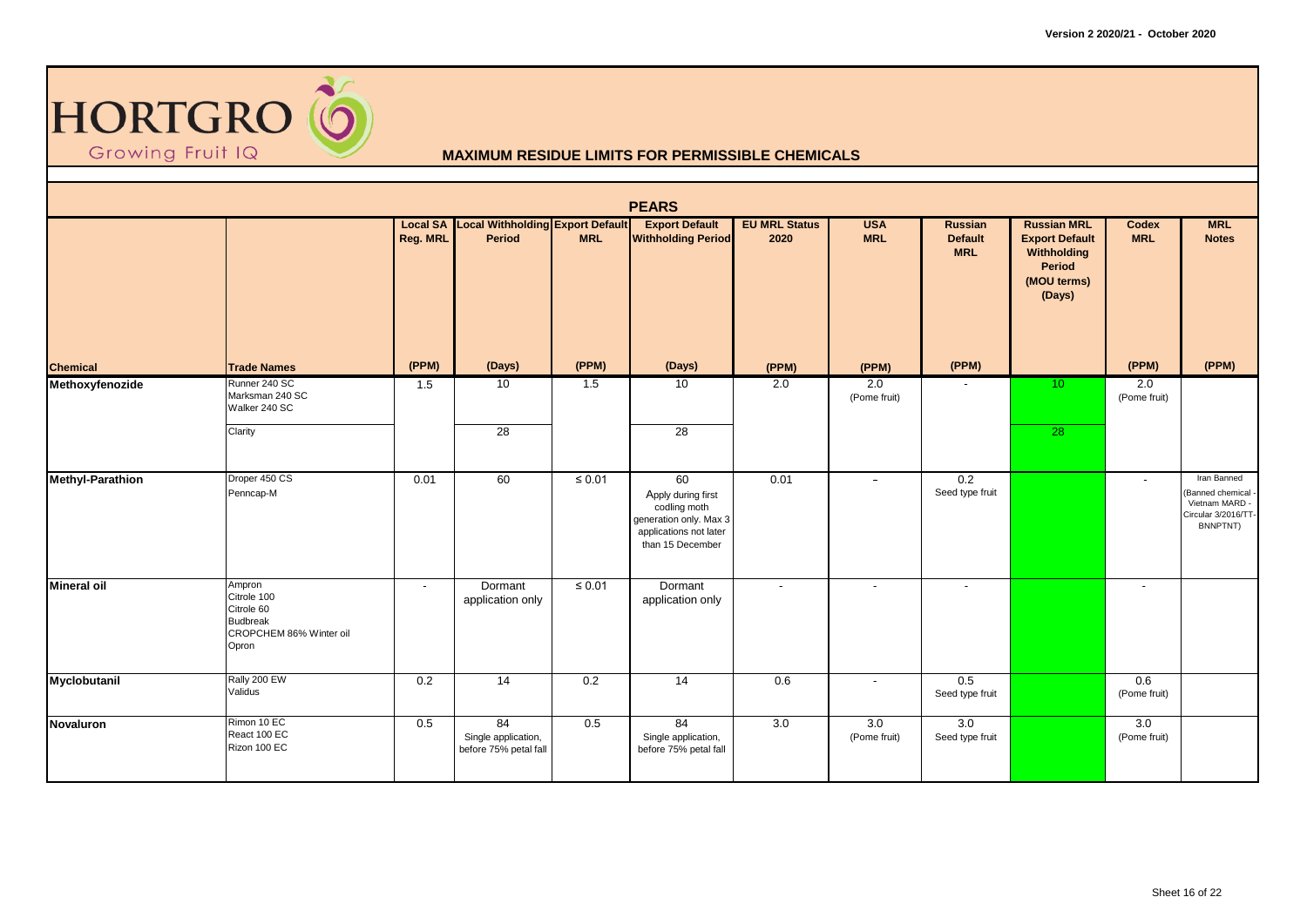

|                   |                                                                                                      |          |                                                            |             | <b>PEARS</b>                                       |                              |                          |                                         |                                                                                               |                          |                            |
|-------------------|------------------------------------------------------------------------------------------------------|----------|------------------------------------------------------------|-------------|----------------------------------------------------|------------------------------|--------------------------|-----------------------------------------|-----------------------------------------------------------------------------------------------|--------------------------|----------------------------|
|                   |                                                                                                      | Reg. MRL | <b>Local SA Local Withholding Export Default</b><br>Period | <b>MRL</b>  | <b>Export Default</b><br><b>Withholding Period</b> | <b>EU MRL Status</b><br>2020 | <b>USA</b><br><b>MRL</b> | Russian<br><b>Default</b><br><b>MRL</b> | <b>Russian MRL</b><br><b>Export Default</b><br>Withholding<br>Period<br>(MOU terms)<br>(Days) | Codex<br><b>MRL</b>      | <b>MRL</b><br><b>Notes</b> |
| <b>Chemical</b>   | <b>Trade Names</b>                                                                                   | (PPM)    | (Days)                                                     | (PPM)       | (Days)                                             | (PPM)                        | (PPM)                    | (PPM)                                   |                                                                                               | (PPM)                    | (PPM)                      |
| Penconazole       | Topaz 200 EW<br>Excalibur 200 EW<br>Penconazole 200 EW<br>Pencomax 200 EW<br>Captain<br>Avert 200 EW | 0.1      | 14                                                         | 0.1         | $\overline{14}$                                    | 0.15                         |                          | $\overline{0.2}$<br>Pomefruit           |                                                                                               | 0.1                      |                            |
| Penconazole<br>l+ | D-zole 250 EC<br>Ethos 275 EC*                                                                       | 0.1      | 28<br>Max. 4 applications                                  | 0.1         | 28<br>Max. 4 applications                          | 0.15                         | $\overline{\phantom{a}}$ | 0.2<br>Pomefruit                        |                                                                                               | 0.1                      |                            |
|                   | Ethos 275 EW*                                                                                        |          |                                                            |             |                                                    |                              |                          |                                         |                                                                                               |                          |                            |
|                   | Venture 275 EC*<br>Quantum 257 EC <sup>*</sup>                                                       |          |                                                            |             |                                                    |                              |                          |                                         |                                                                                               |                          |                            |
| Difenoconazole    |                                                                                                      | 0.2      |                                                            | 0.2         |                                                    | $\overline{0.8}$             | 5.0<br>(Pome fruit)      | 1.0<br>Seed type fruit                  |                                                                                               | 4.0<br>(Pome fruit)      | Canada (0.1)               |
| Procymidone       | <b>Hit 500 SC</b>                                                                                    | 0.05     | Not after blossom                                          | $≤0.01$     | Not later than 75%<br>petal drop                   | 0.01                         | $\sim$                   | 1.0<br>Seed type fruit                  |                                                                                               | $\overline{\phantom{a}}$ |                            |
| Propargite        | Omite 30 WSB                                                                                         | 0.05     | PHT<br>On trees                                            | 0.01        | PHT<br>On trees                                    | 0.01                         | $\overline{\phantom{a}}$ | 3.0<br>seed type fruit                  |                                                                                               | $\overline{\phantom{a}}$ | Oman prohibited<br>use     |
| <b>Prothiofos</b> | Tokuthion <sup>®</sup> 960 EC                                                                        | 0.05     | <b>FST</b>                                                 | $\leq 0.01$ | Use before green<br>tip                            | 0.01                         | $\overline{\phantom{a}}$ | $\overline{\phantom{a}}$                |                                                                                               | $\overline{\phantom{a}}$ |                            |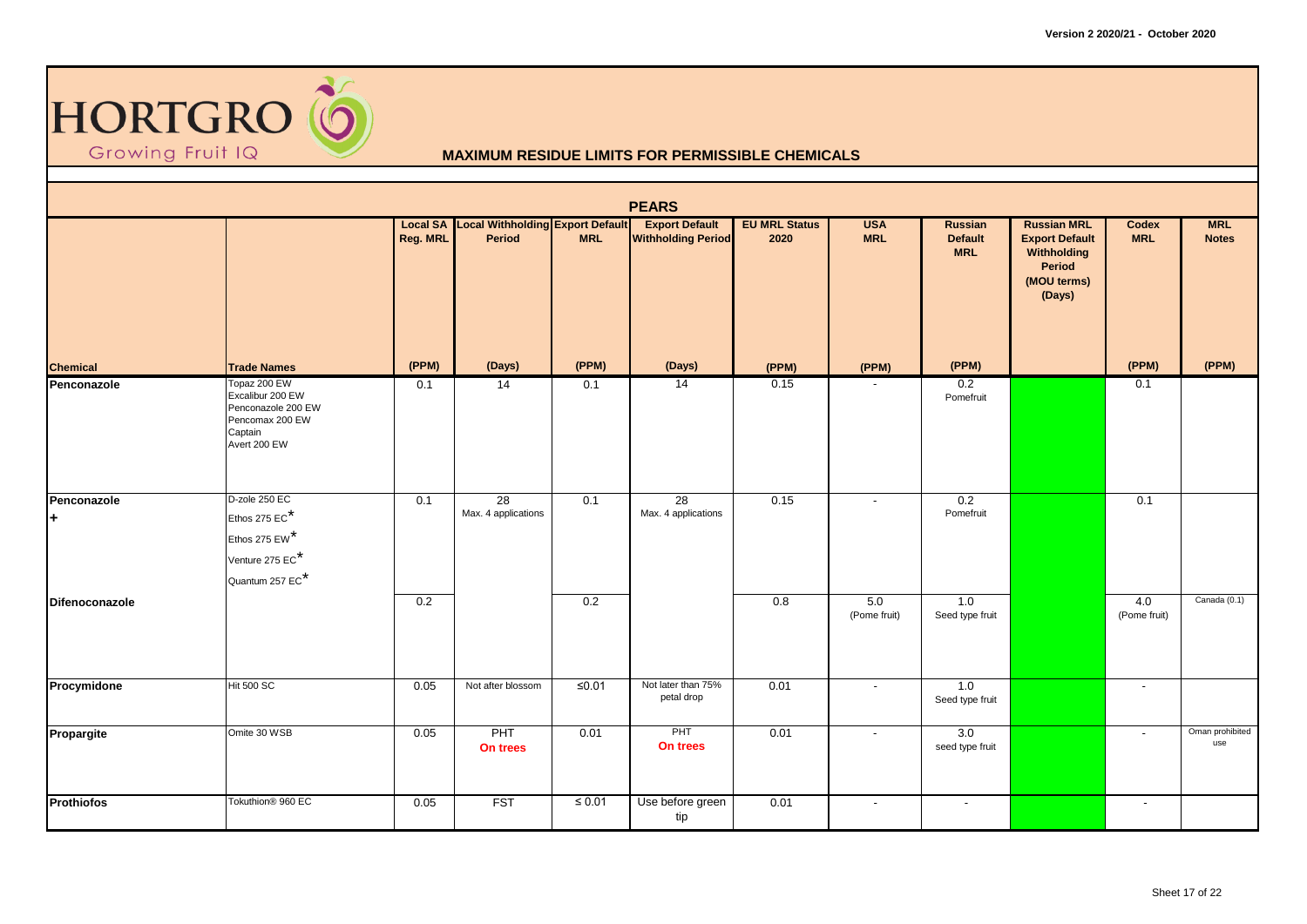

|                      |                                                                                  |          |                                                            |            | <b>PEARS</b>                                       |                              |                          |                                         |                                                                                               |                      |                                                                                                                                                        |
|----------------------|----------------------------------------------------------------------------------|----------|------------------------------------------------------------|------------|----------------------------------------------------|------------------------------|--------------------------|-----------------------------------------|-----------------------------------------------------------------------------------------------|----------------------|--------------------------------------------------------------------------------------------------------------------------------------------------------|
|                      |                                                                                  | Reg. MRL | <b>Local SA Local Withholding Export Default</b><br>Period | <b>MRL</b> | <b>Export Default</b><br><b>Withholding Period</b> | <b>EU MRL Status</b><br>2020 | <b>USA</b><br><b>MRL</b> | Russian<br><b>Default</b><br><b>MRL</b> | <b>Russian MRL</b><br><b>Export Default</b><br>Withholding<br>Period<br>(MOU terms)<br>(Days) | Codex<br><b>MRL</b>  | <b>MRL</b><br><b>Notes</b>                                                                                                                             |
| <b>Chemical</b>      | <b>Trade Names</b>                                                               | (PPM)    | (Days)                                                     | (PPM)      | (Days)                                             | (PPM)                        | (PPM)                    | (PPM)                                   |                                                                                               | (PPM)                | (PPM)                                                                                                                                                  |
| Pyraclostrobin<br>l+ | Maccani                                                                          | 0.02     | 28                                                         | 0.02       | 28                                                 | 0.5                          | 1.5<br>(Pome fruit)      | 0.5<br>Seed type fruit                  |                                                                                               | 0.7<br>Pome fruit    |                                                                                                                                                        |
| <b>Dithianon</b>     |                                                                                  | 2.0      |                                                            | 2.0        |                                                    | 3.0                          | 5.0                      | 5.0<br>Seed type fruit                  |                                                                                               | 1.0<br>(Pome fruit)  | [India $1.0$ ]<br>[Indonesia 1.0]<br>[Iran 1.0]<br>[Malaysia 1.0]<br>[Oman 1.0]<br>[Singapore 1.0]<br>Switzerland 0.3<br>[Thailand 1.0]<br>Vietnam 1.0 |
| Pyrimethanil         | Protector 400 SC<br>ecoFOG-160 (post harvest<br>thermofogging)<br>Pyrimet 400 SC | 5.0      | $\mathbf 0$                                                | 5.0        | $\mathsf{O}\xspace$                                | 15.0                         | 15.0                     | 7.0<br>Seed type fruit                  |                                                                                               | 15.0<br>(Pome fruit) | China 1.0                                                                                                                                              |
|                      | Support 400 SC<br>Source 400 SC<br>Botrynil                                      |          | 35                                                         |            | 35                                                 |                              |                          |                                         |                                                                                               |                      |                                                                                                                                                        |
| Pyrimethanil         | Pyrinon 500 SC<br>Dinil 500 SC                                                   | 5.0      | 21                                                         | 5.0        | 21                                                 | 15.0                         | 15.0                     | 7.0<br>seed type fruit                  |                                                                                               | 15.0<br>(Pome fruit) | China 1.0                                                                                                                                              |
| <b>Dithianon</b>     |                                                                                  | 2.0      |                                                            | 2.0        |                                                    | 3.0                          | 5.0                      | 5.0<br>seed type fruit                  |                                                                                               | 1.0<br>(Pome fruit)  | [India $1.0$ ]<br>[Indonesia 1.0]<br>[Iran 1.0]<br>[Malaysia 1.0]<br>[Oman 1.0]<br>[Singapore 1.0]<br>Switzerland 0.3<br>[Thailand 1.0]<br>Vietnam 1.0 |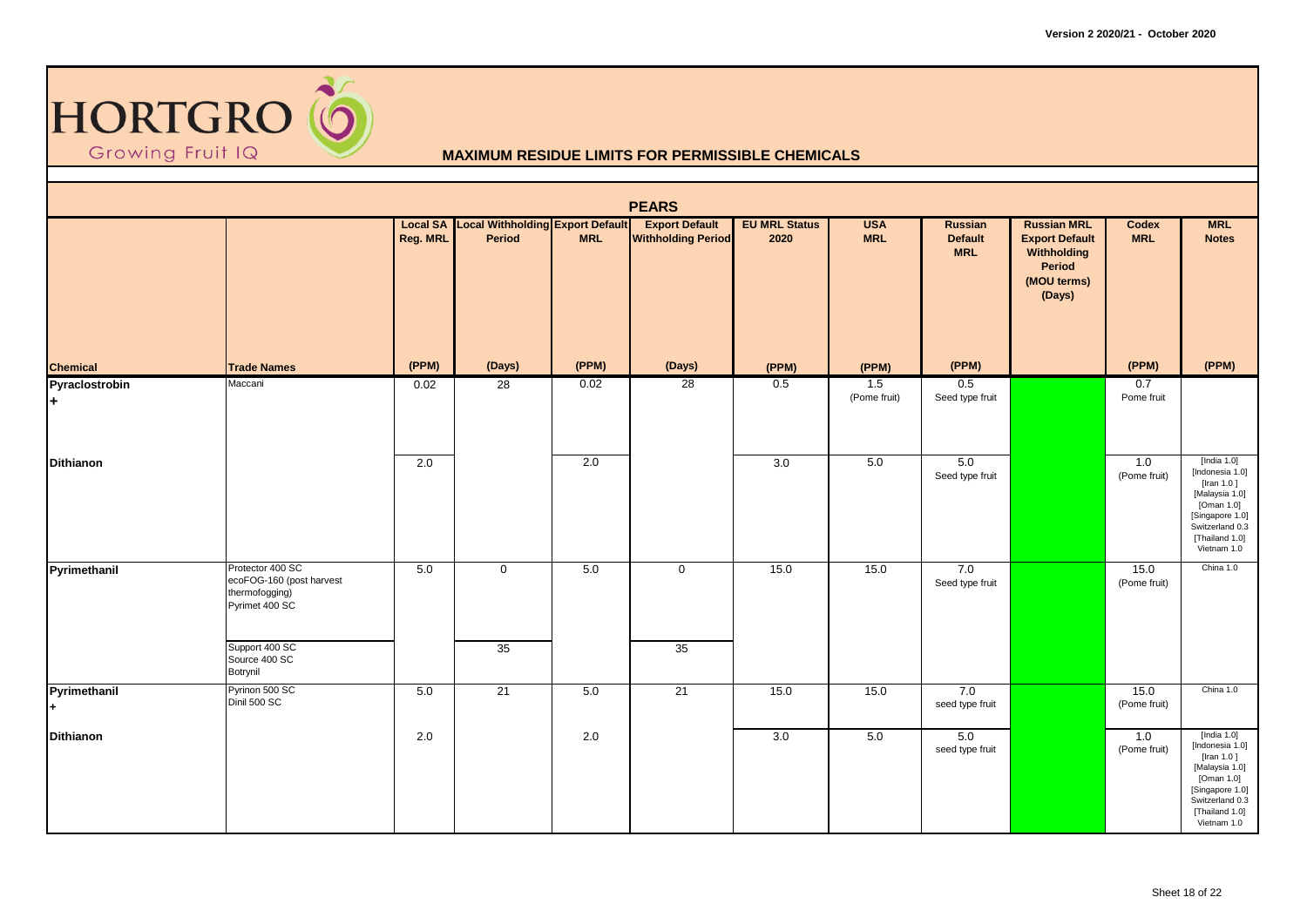

|                    |                                                     |                 |                                                            |            | <b>PEARS</b>                                       |                              |                          |                                         |                                                                                               |                      |                            |
|--------------------|-----------------------------------------------------|-----------------|------------------------------------------------------------|------------|----------------------------------------------------|------------------------------|--------------------------|-----------------------------------------|-----------------------------------------------------------------------------------------------|----------------------|----------------------------|
|                    |                                                     | <b>Reg. MRL</b> | <b>Local SA Local Withholding Export Default</b><br>Period | <b>MRL</b> | <b>Export Default</b><br><b>Withholding Period</b> | <b>EU MRL Status</b><br>2020 | <b>USA</b><br><b>MRL</b> | Russian<br><b>Default</b><br><b>MRL</b> | <b>Russian MRL</b><br><b>Export Default</b><br>Withholding<br>Period<br>(MOU terms)<br>(Days) | Codex<br><b>MRL</b>  | <b>MRL</b><br><b>Notes</b> |
| <b>Chemical</b>    | <b>Trade Names</b>                                  | (PPM)           | (Days)                                                     | (PPM)      | (Days)                                             | (PPM)                        | (PPM)                    | (PPM)                                   |                                                                                               | (PPM)                | (PPM)                      |
| Pyrimethanil<br>l+ | <b>Flint Star</b><br>Filum 520 SC<br>Fission 520 SC | 5.0             | 35                                                         | 5.0        | 35                                                 | 15.0                         | 15.0                     | 7.0<br>Seed type fruit                  |                                                                                               | 15.0<br>(Pome fruit) | China 1.0                  |
| Trifloxystrobin    |                                                     | 0,1             |                                                            | 0.1        |                                                    | 0.7                          | 0.5<br>(Pome fruit)      | 0.5<br>Seed type fruit                  |                                                                                               | 0.7<br>(Pome fruit)  |                            |
| Soybean oil        | Mprove Oil                                          | $\sim$          | Dormant<br>application only                                | $\sim$     | Dormant<br>application only                        | 0.01                         | Exp.                     | $\sim$                                  |                                                                                               | $\sim$               |                            |
| Spinetoram         | Delegate 250 WG                                     | 0.05            | $\overline{7}$                                             | 0.05       | $\overline{7}$                                     | 0.2                          | 0.2<br>(Pome fruit)      | 0.05<br>Seed type fruit                 |                                                                                               | 0.05<br>(Pome fruit) |                            |
| Spinetoram         | Elevate 360 C                                       | 0.05            | $\overline{7}$                                             | 0.05       | $\overline{7}$                                     | 0.2                          | 0.2<br>(Pome fruit)      | 0.05<br>Seed type fruit                 |                                                                                               | 0.05<br>(Pome fruit) |                            |
| Methoxyfenozide    |                                                     | 1.5             |                                                            |            |                                                    | 2.0                          | 2.0                      | $\overline{\phantom{a}}$                |                                                                                               | 2.0<br>(Pome fruit)  |                            |
| Spinosad           | Tracer 480 SC<br>Entrust Naturalyte 800 WP          | 0.01            | 14                                                         | 0.01       | 21<br>Max. 4 applications                          | 0.3                          | 0.2<br>(Pome fruit)      | 0.1<br>Seed type fruit                  |                                                                                               | $\blacksquare$       |                            |
|                    | <b>GF-120 NF</b>                                    |                 | $\mathbf 0$                                                |            | $\mathbf 0$<br>Multiple bait<br>applications       |                              |                          |                                         |                                                                                               |                      |                            |
|                    | FF 240 FRUIT FLY BAIT                               |                 | $\mathbf{1}$                                               |            | $\mathbf{1}$                                       |                              |                          |                                         |                                                                                               |                      |                            |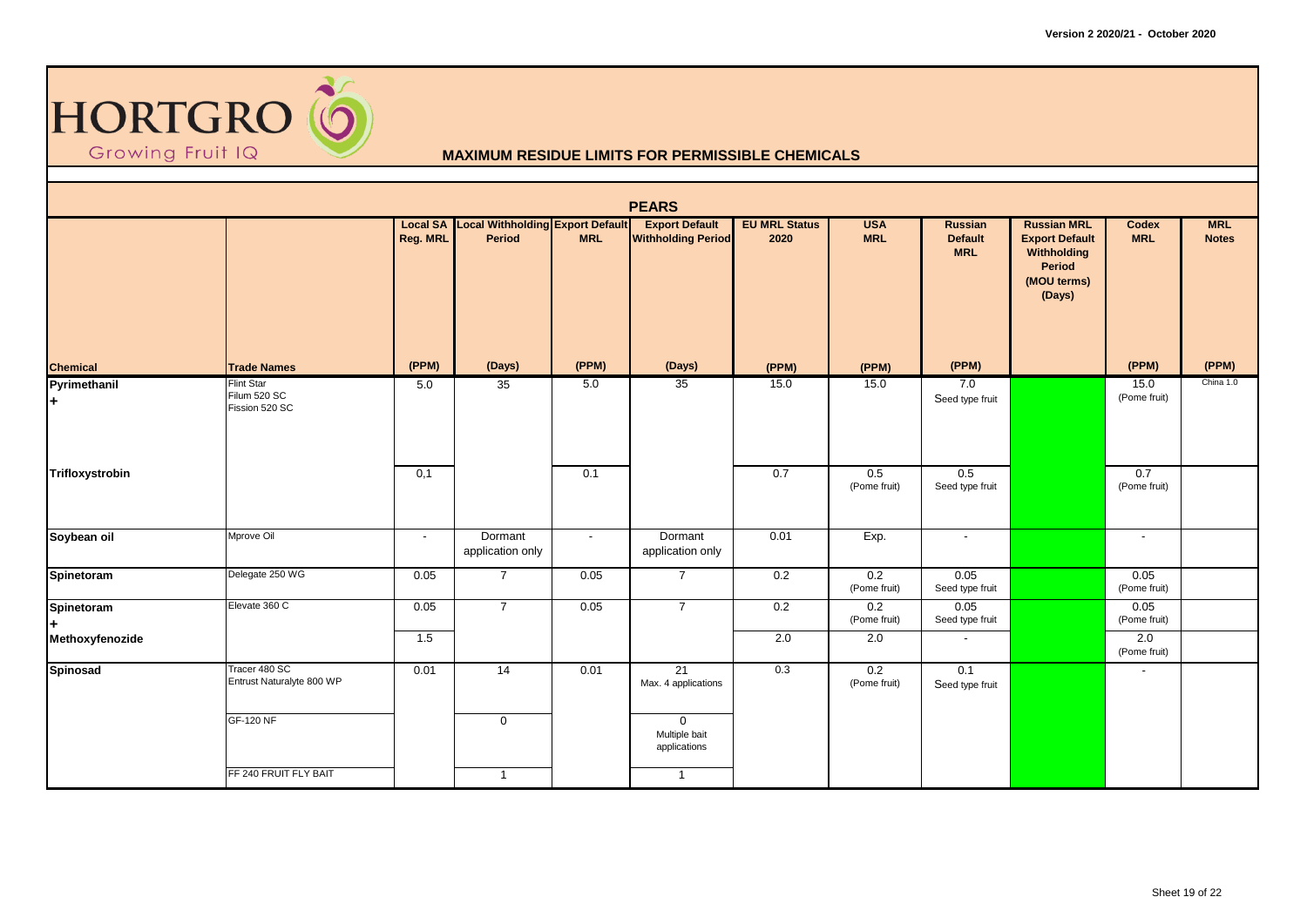

| <b>PEARS</b>          |                                                                                                                                                                                                                                                                      |          |                                                            |                          |                                                    |                              |                          |                                         |                                                                                               |                          |                                                                                                            |  |
|-----------------------|----------------------------------------------------------------------------------------------------------------------------------------------------------------------------------------------------------------------------------------------------------------------|----------|------------------------------------------------------------|--------------------------|----------------------------------------------------|------------------------------|--------------------------|-----------------------------------------|-----------------------------------------------------------------------------------------------|--------------------------|------------------------------------------------------------------------------------------------------------|--|
|                       |                                                                                                                                                                                                                                                                      | Reg. MRL | <b>Local SA Local Withholding Export Default</b><br>Period | <b>MRL</b>               | <b>Export Default</b><br><b>Withholding Period</b> | <b>EU MRL Status</b><br>2020 | <b>USA</b><br><b>MRL</b> | Russian<br><b>Default</b><br><b>MRL</b> | <b>Russian MRL</b><br><b>Export Default</b><br>Withholding<br>Period<br>(MOU terms)<br>(Days) | Codex<br><b>MRL</b>      | <b>MRL</b><br><b>Notes</b>                                                                                 |  |
| <b>Chemical</b>       | <b>Trade Names</b>                                                                                                                                                                                                                                                   | (PPM)    | (Days)                                                     | (PPM)                    | (Days)                                             | (PPM)                        | (PPM)                    | (PPM)                                   |                                                                                               | (PPM)                    | (PPM)                                                                                                      |  |
| Spinosad<br>l+.       | <b>STATIC Spinosad ME</b>                                                                                                                                                                                                                                            | 0.01     | -1                                                         | 0.01                     |                                                    | 0.3                          | 0.2<br>(Pome fruit)      | 0.1<br>Seed type fruit                  |                                                                                               | $\overline{\phantom{a}}$ |                                                                                                            |  |
| <b>Methyl eugenol</b> |                                                                                                                                                                                                                                                                      | $\sim$   |                                                            | $\overline{\phantom{a}}$ |                                                    | No MRL required              | Exp.                     | $\overline{\phantom{a}}$                |                                                                                               |                          |                                                                                                            |  |
| Sulfoxaflor           | Closer 240 SC                                                                                                                                                                                                                                                        | 0.3      | $\overline{7}$                                             | 0.3                      | $\overline{7}$                                     | 0.4                          | 0.5<br>(Pome fruit)      | $\overline{\phantom{a}}$                |                                                                                               | 0.3<br>(Pome fruit)      | Switzerland -                                                                                              |  |
| <b>Sulphur</b>        | Kumulus WG<br>Thiovit Jet<br>Flowable Sulphur<br>Lime Sulphur Liquid Concentrate<br>Cosavet<br>Dusting sulphur<br>Striker<br>Ciplapol S 320<br>Striker SC<br>Microthiol Special<br>Sulfomaxx<br><b>SulfoPlus</b><br>Sulfostar<br>Sulgrain 800 WDG<br><b>Tosul WG</b> | 50.0     | $\mathbf 0$                                                | 50.0                     | $\mathbf 0$                                        | No MRL required              | Exp.                     | $\sim$                                  |                                                                                               | $\overline{\phantom{a}}$ | Canada -<br>China -<br>India -<br>Indonesia<br>Iran -<br>Mauritius -<br>Oman -<br>Singapore -<br>Vietnam - |  |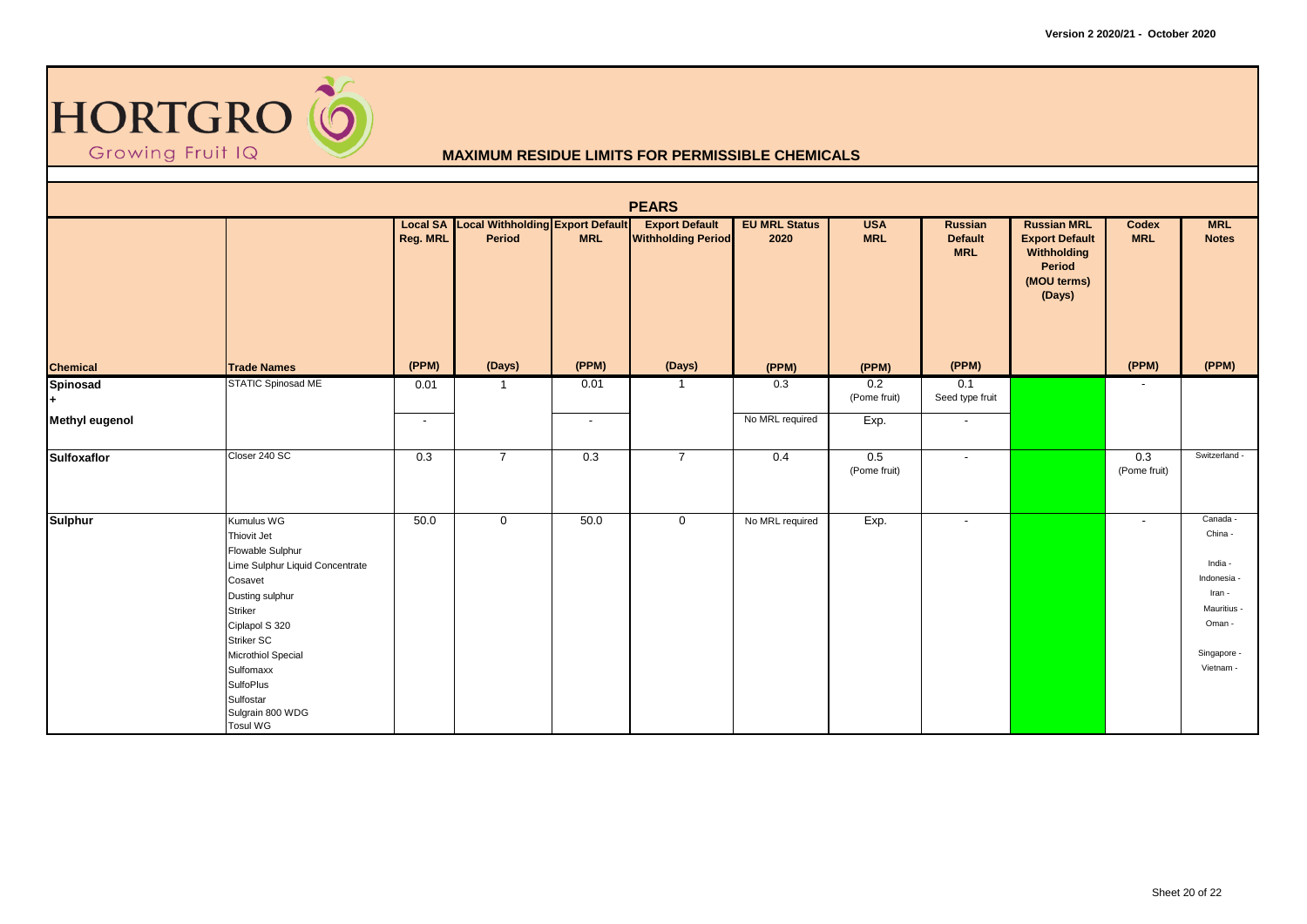

|                                                                                                                    |                                                                                                  |                             |                                                   |            | <b>PEARS</b>                                                   |                                      |                          |                                                |                                                                                               |                                      |                                                                                                                                                                      |
|--------------------------------------------------------------------------------------------------------------------|--------------------------------------------------------------------------------------------------|-----------------------------|---------------------------------------------------|------------|----------------------------------------------------------------|--------------------------------------|--------------------------|------------------------------------------------|-----------------------------------------------------------------------------------------------|--------------------------------------|----------------------------------------------------------------------------------------------------------------------------------------------------------------------|
|                                                                                                                    |                                                                                                  | <b>Local SA</b><br>Reg. MRL | <b>Local Withholding Export Default</b><br>Period | <b>MRL</b> | <b>Export Default</b><br><b>Withholding Period</b>             | <b>EU MRL Status</b><br>2020         | <b>USA</b><br><b>MRL</b> | <b>Russian</b><br><b>Default</b><br><b>MRL</b> | <b>Russian MRL</b><br><b>Export Default</b><br>Withholding<br>Period<br>(MOU terms)<br>(Days) | Codex<br><b>MRL</b>                  | <b>MRL</b><br><b>Notes</b>                                                                                                                                           |
| <b>Chemical</b>                                                                                                    | <b>Trade Names</b>                                                                               | (PPM)                       | (Days)                                            | (PPM)      | (Days)                                                         | (PPM)                                | (PPM)                    | (PPM)                                          |                                                                                               | (PPM)                                | (PPM)                                                                                                                                                                |
| Taufluvalinate                                                                                                     | Klartan 240 EW<br>Klaxon 240 EW                                                                  | 0.05                        | 60                                                | 0.05       | 60                                                             | 0.3                                  |                          | 0.2<br>Pomefruit                               |                                                                                               | $\overline{a}$                       | China -<br>Hong Kong -<br>India -<br>Indonesia -<br>Iran -<br>Malaysia (0.01)<br>Mauritius -<br>Mexico -<br>Saudi Arabia -<br>Singapore -<br>Thailand -<br>Vietnam - |
| Thiabendazole                                                                                                      | ICA-Thiabendazole 500 SC<br>Thiazole 500 SC<br>Thiabendazole 500 SC                              | 6.0                         | PHT                                               | 4.0        | PHT<br>Do not use on fruit,<br>which is destined for<br>export | 4.0                                  | 5.0                      | $\blacksquare$                                 | Contact relevent Ag-<br>chem company to<br>confirm                                            | $\overline{3.0}$<br>(Pome fruit)     | China 3.0<br>Hong Kong 3.0<br>[India 3.0]<br>[Indonesia 3.0]<br>[Iran 3.0]<br>[Malaysia 3.0]<br>[Oman 3.0]<br>Saudi Arabia 3.0<br>Thailand 0.1<br>Vietnam 3.0        |
| <b>Thiacloprid</b><br>Note:<br><b>EU</b> authorisation amendment/<br>possible related MRL<br>implications pending. | Calypso<br>Topstar<br>Ag-Thiacloprid 480 SC<br>Compare 480 SC<br>Consult 480 SC<br>Tallon 480 SC | 1.0                         | 14                                                | 0.3        | 28<br>(Max. 4 sprays)                                          | 0.3                                  | 0.3<br>(Pome fruit)      | 0.7<br>Seed type fruit                         |                                                                                               | 0.7<br>(Pome fruit)                  |                                                                                                                                                                      |
| Thidiazuron                                                                                                        | Lift                                                                                             | $\overline{\phantom{a}}$    | Dormant<br>application only                       | 0.01       | Dormant<br>application only                                    | 0.01                                 | $\overline{\phantom{a}}$ | $\blacksquare$                                 | <b>Dormant application</b><br>only                                                            | $\overline{\phantom{a}}$             |                                                                                                                                                                      |
| Thiram                                                                                                             | Ag-Thiram 800 WP<br>Thiram 75 WP                                                                 | 3.0                         | 14                                                | 3.0        | $\overline{14}$                                                | $5.0\,$<br>(as CS2/ or as<br>thiram) | $\overline{\phantom{a}}$ | 0.01<br>(All food products)                    | Not later than<br>75% petal fall                                                              | 5.0<br>(Pome fruit)<br>(Dithiocarb.) | Iran $2.0$<br>Oman restricted<br>use                                                                                                                                 |